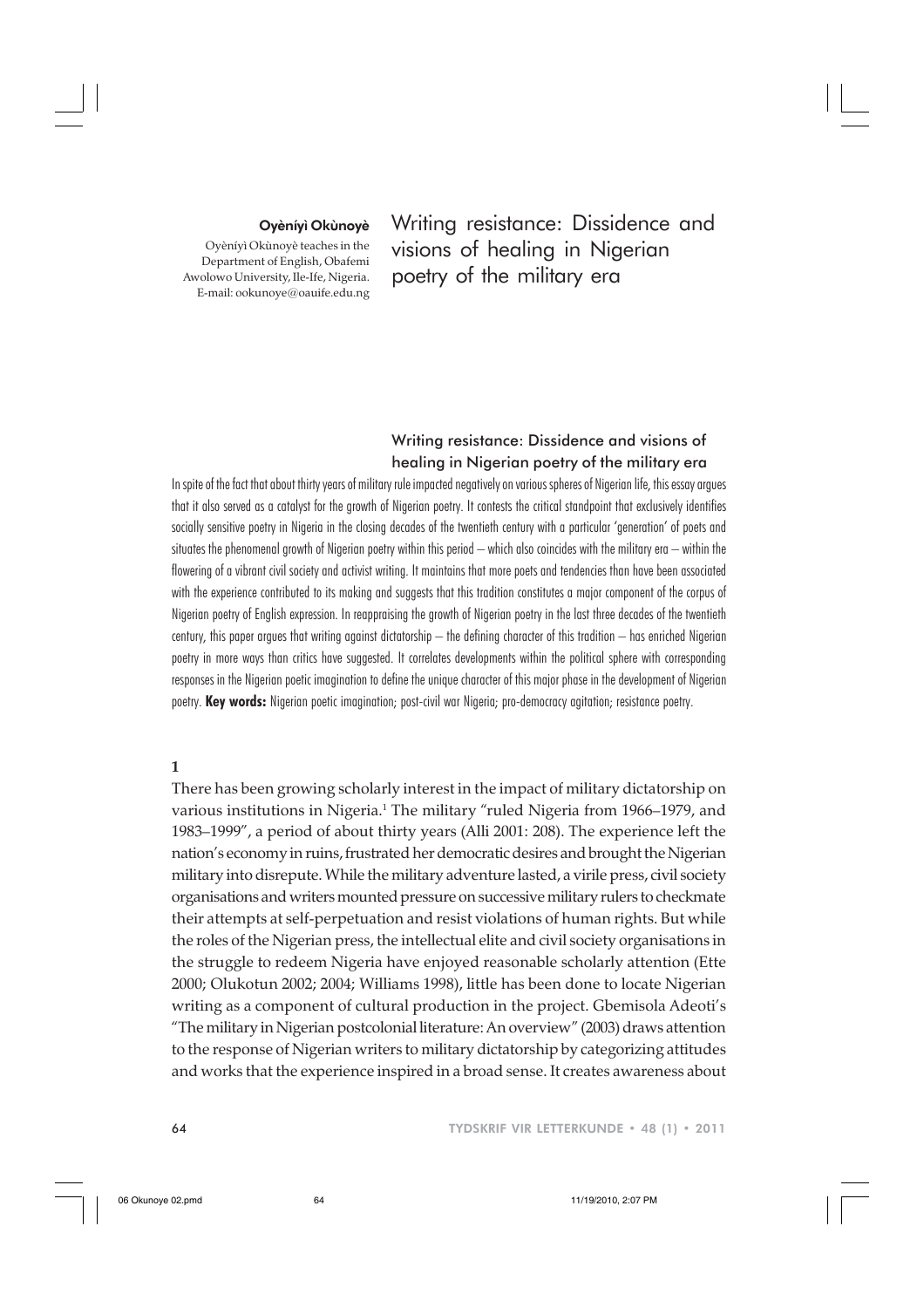the conditioning impact of military dictatorship on Nigerian writing as a whole by presenting an exhaustive list of writers and texts that responded to the military experience. It will however take many more studies that explore this tradition of writing in various genres to present a clearer picture of the ways in which the experience modified both the form and function of Nigerian writing during the period.

Anyone familiar with the growth of Nigerian literature after the civil war will have no difficulty appreciating why the genre of poetry dominated Nigerian writing, especially from the mid-1980s to the late 1990s. In a sense, the prevailing political climate in the country created the atmosphere for it to thrive. Proof that Nigerian poetry has been very dynamic is that it has drawn on a variety of experiences. But of the three major events that have significantly impacted on it – the Nigerian crisis of the 1960s, the Nigerian civil war (1967–70) and military rule (1966–79; 1983–99) – the impact of military dictatorship has been far more pervasive and enduring. It gave a unique identity to Nigerian poetry by assigning it a new role and redefined the social standing of the poet: it emboldened the poet, inspired a variety of poetic idioms and modified the taste of the audience. Helon Habila (2007: 55), who belongs to a younger generation of Nigerian writers, testifies to this: "[I]n a way, the dictatorship was good for literature because it supplied some of us with our subject matter, and also while it lasted, gave us an education in politics that we couldn't have acquired in school or anywhere else. We saw pro-democracy activists being killed or arrested or exiled – unfortunate for the victims but great stuff for writing."

The most influential study of Nigerian poetry of the period under review is Funsho Ayejina's "Recent Nigerian poetry in English: An alter-native tradition" (1988), an essay that has popularised the reading of Nigerian poetry along generational lines. The essay represents those it identifies as the second generation of Nigerian poets as the exclusive promoters of socially-responsive poetry, while associating older Nigerian poets with a different consciousness. With the benefit of hindsight, it is now possible to say that this way of mapping generations in Nigerian poetry was hasty given that Nigerian poetry as at the mid-eighties had not acquired the character that it was to manifest in the late nineties. By the nineties successive military administrations had inflicted various dictatorial tendencies on the nation, and most civil society groups and labour unions had formed an alliance aimed at humiliating the military and quickening the process of democratisation. There is enough unity of vision in the works and political actions of Nigerian writers across the so-called generational categories to suggest that branding some as socially irresponsive was faulty.<sup>2</sup> The unproblematic manner in which Ayejina's essay delineates generations has exposed it to considerable interrogation. Harry Garuba's reaction to its rather contestable outlook on generations of Nigerian writers exemplifies this: "For a body of writing as 'young' as Nigerian poetry in English, to suggest over-categorical demarcations at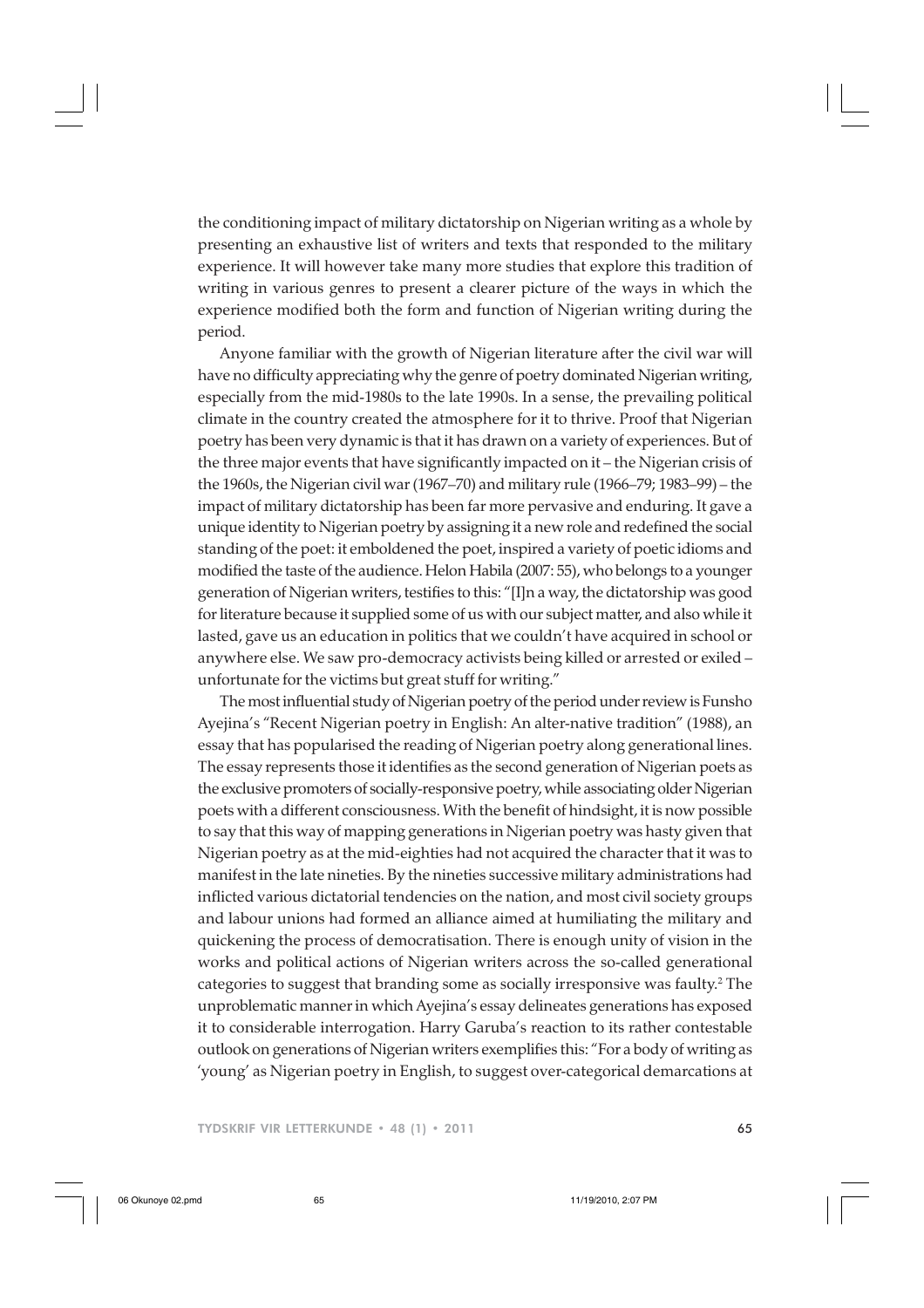this point in time would be foolhardy […] The ambiguity heightens when writers said to belong to one generation are still active and producing work two or three generations after the one to which they are said to belong" (Garuba 2005: 51–52).

Aiyejina failed to appreciate the extent to which Nigerian poetry has been driven by developments within the sphere of politics and society, which accounts for its intense critical passion. Stewart Brown (1995: 58) in fact maintains, "the defining characteristic of Nigerian poetry in English has been its confrontational attitude to authority." While there has always been a sense of social responsibility in Nigerian writing as a whole, it is possible to argue that it was most intense from the mideighties to the late nineties. It is impossible to separate this development from the general context of civil action that attended the failure of the military and the discontent with military rulers. Starting with the Gowon regime, through the Muritala-Obasanjo, Buhari-Idiagbon administrations (1984–86), the Babangida "presidency" (1986–93), to Sanni Abacha's junta (1993–98), Nigerians endured various forms of repression. But the misadventure acquired its worst character under the late Sanni Abacha. A section of the Nigerian media proved to be an ally of Nigerian writers at this time, going by the courage it exhibited in capturing experiences under the military. To then speak of the military era in Nigeria is to focus on a period that reminds Nigerians of not just infringements on the rights of individuals and the stagnation of the country but one that also accounts for such unprecedented developments in the nation's annals as the murder of journalists and politicians and the frustration of Nigeria's aspiration to democracy.<sup>3</sup>

The stage for Nigerian writers to confront the erring indigenous ruling elite was set as far back as the late sixties, before the civil war broke out,<sup>4</sup> though it was the civil war that really served as the catalyst for what Chidi Amuta (1988: 92) calls "the politicization of the Nigerian literary imagination." The parting of ways between the poet and the political class happened not long after independence, when it became clear that the indigenous ruling elite had betrayed the trust reposed in it by failing to deliver the promises that the struggle for independence held. Politicians abused their privileges and the populace became disillusioned. This made the political class an object of ridicule. The situation worsened when the military, which cashed in on the failure of the politicians, proved not to be any better. There have consequently been more passionate responses to the presence of the military on the Nigerian political scene than the satirical indictment of politicians. The decadence of Nigerian military regimes elicited appropriate literary responses, proving the capacity of Nigerian poetry to confront bad governance. Various tendencies of dictators – lawlessness, despotism, violation of human rights and corruption – have attracted adequate responses.

Even though writing against dictatorship may immediately suggest writing solely preoccupied with criticising dictators, the tradition has grown, impacting in the process on the form and media of poetic expression. There have been three main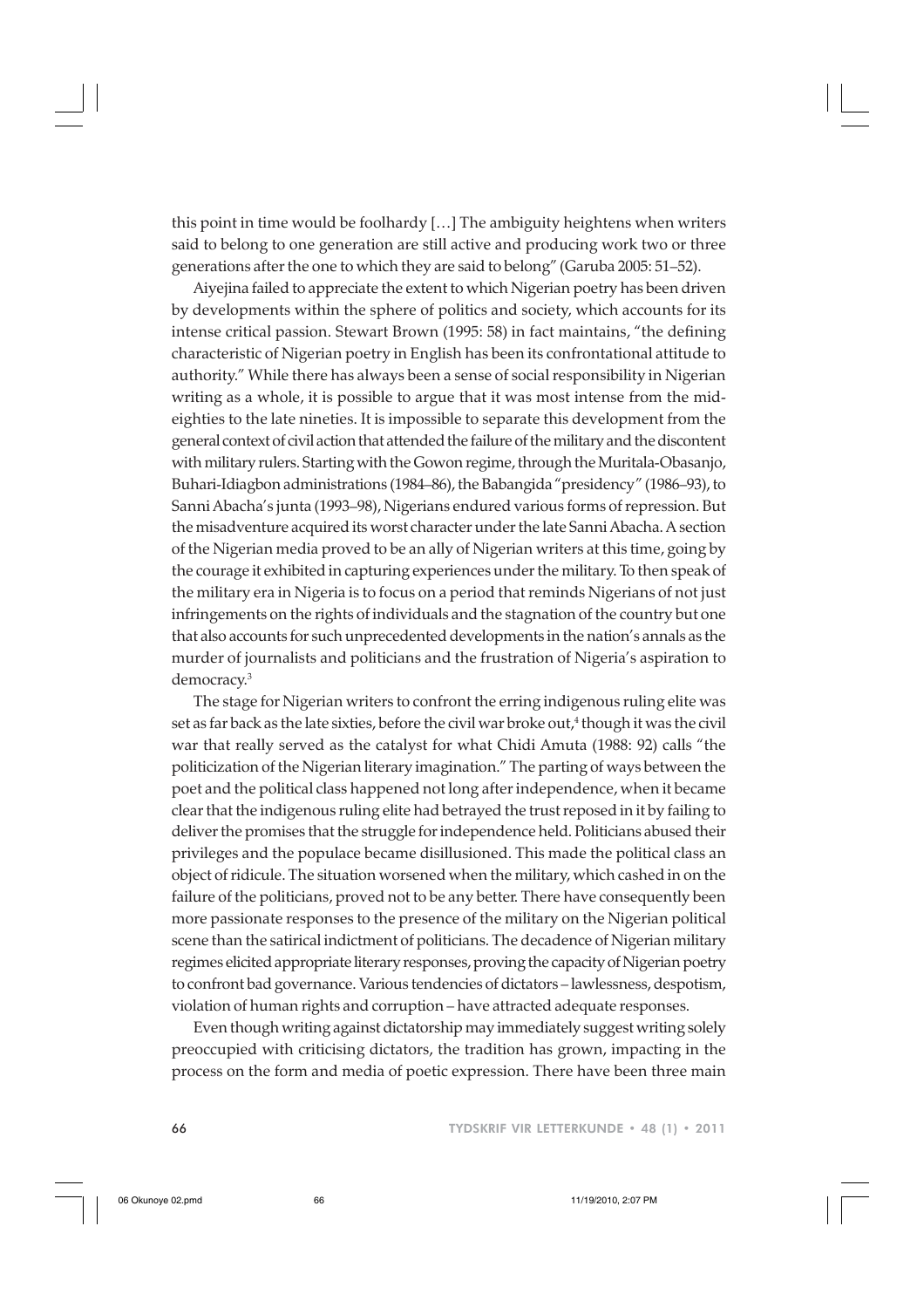phases in the development of anti-military poetry in Nigeria. The first coincides with the work of Odia Ofeimun and constitutes the foundation for the tradition in the sense of inaugurating the basic discursive foundation for it. The second was a development in the eighties which saw many poets building on the foundation that had been laid, while the third, in part an extension of the second, largely chronicles the losses and social dislocations – personal and collective – occasioned by the last phase of military dictatorship.5

# **2**

In very specific terms, writing against dictatorship in the Nigerian context started in the 1970s and it was at once a response to the failure of the military and a reaction to the form of poetry that was in vogue at the time (Okunoye 1998). Odia Ofeimun accomplished this with the publication of *The Poet Lied* (1980), even though many other poets have now come to be identified with it. The post-war era saw the emergence of very many young writers who, in addition to being acquainted with the works of the older poets, were also eager to register their presence on the literary scene. John Pepper Clark read the title poem of Ofeimun's collection as a direct attack on his poetry on the Nigerian civil war (1967–70). This provoked the threat of a legal action, which delayed the appearance of the collection in Nigeria. This poem remains controversial largely because it has come to be seen as advocating a remarkable departure in sensibility in Nigerian poetry. But it succeeds in doing this only because it also states the sense in which the work of an older poet does not meaningfully address a national crisis. The import of Odia Ofeimun's early work consists in its ability to affirm the capacity of poetry to enlighten and inspire action. The poems in question were written in the seventies, when the military were justifying their intervention by instituting campaigns that they claimed would instil discipline in Nigerians. The verdict of the poet is that the military were insincere, as they had nothing to show for all their claims to being corrective:

And if you want to know why The streets grunt now Under rank garbage Under the weight of decay, of nightsoil More than ever before They will point triumphantly, very triumphantly At their well-made timetable:

"We shall get there soonest: nightsoil clearance is next on the list" (Ofeimun 1980: 5).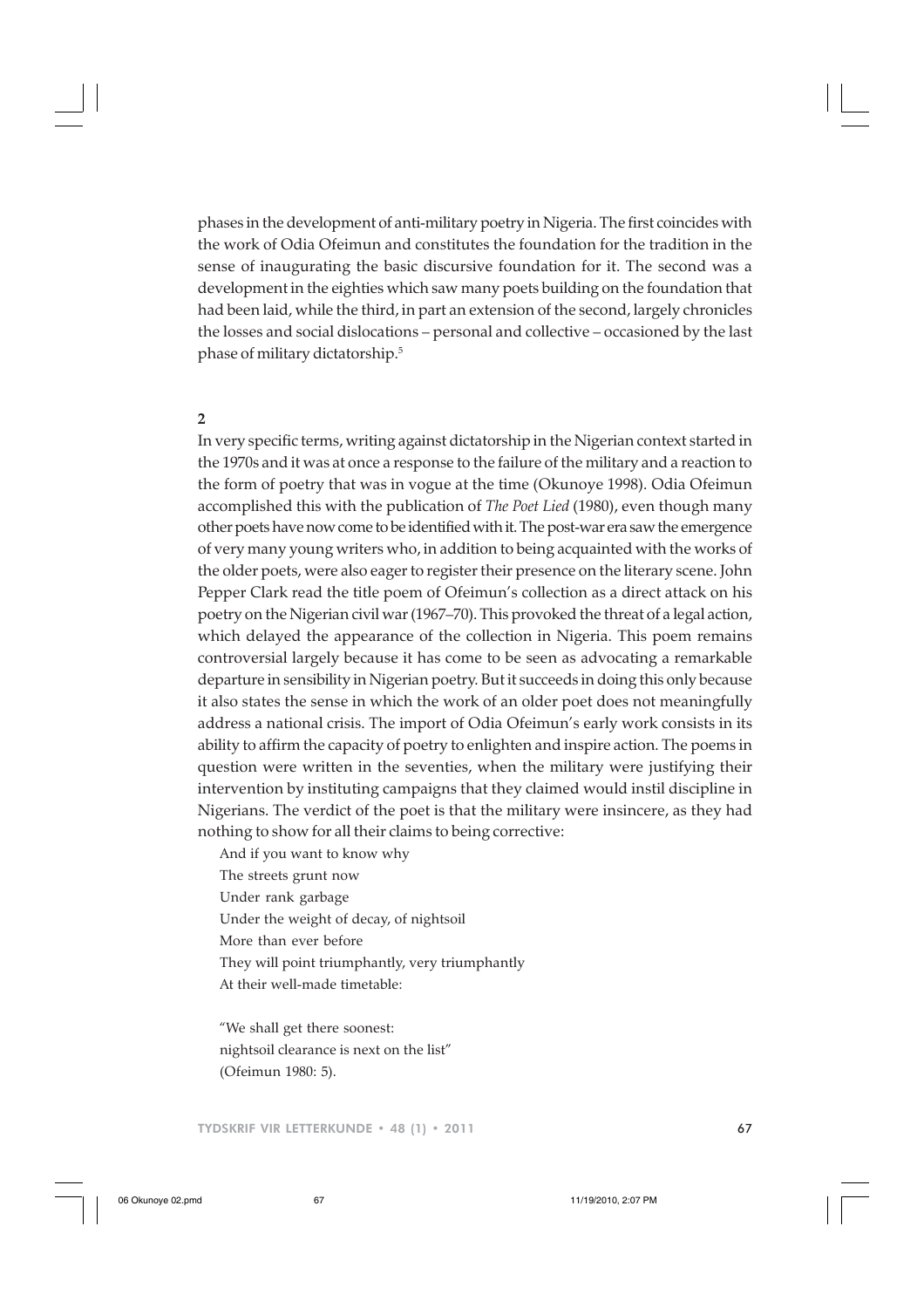In discursive terms Ofeimun's work eliminates the gulf between the persona and the poet and pitches the poet against the military. Deploying visual imagery that depicts decadence, the poet's quest for national cleansing presents him as an activist. Ofeimun has articulated his view with regard to the irrelevance of the notion of the death of the author in the African literary experience in "Postmodernism and the impossible death of the African writer." His argument, which many other writers in Africa will have no problem identifying with, is that African writers cannot afford the luxury that the attitude to writing in the West represents because the conditions that inspire writing in Africa are different:

In relation to the Death of the Author the originating historical context was indeed definite and definitive: one in which it was believed that society (read: Western society) had arrived at its destination. It has boasted the triumphs of science and technology, industrialization and enterprise, democracy and affluence. It has meant a society in which the civic freedoms, universal adult suffrage and all-pervasive ideology of free choice are shored up by mass literacy, mass production and the means, if necessary, of mass suicide. It is a society that has so portentously breached necessity in favour of freedom that it can afford to produce the welter of theories and anti-theories which posit the death of the author. (Ofeimun 1998: 38).

### **3**

Ofeimun's early work was groundbreaking in the sense that it demonstrated the possibility of a new type of poetry. But the type of poetry he envisioned only flourished in the eighties and Niyi Osundare, Femi Fatoba, Okinba Launko and Tanure Ojaide are the best known of the poets associated with this development. A feature of Ofeimun's poetry that has been replicated in the works of other poets is the statement of a poetic credo. The 1980s turned out to be a period of unparalleled poetic creativity in Nigeria. J. O. J. Nwachukwu-Agbada (1993: 85) will even insist that "[n]o history of Nigerian poetry will be complete without an auspicious mention of the 1980s." The umbrella body of Nigerian writers, Association of Nigerian Authors, which was formed in 1981, became the major promoter of writing in the country.6 The fact that writers' groups in various cities also organized reading sessions at which established and aspiring poets discussed their works encouraged the writing of poetry. Writers' groups in university towns in particular organized poetry reading sessions either to celebrate events or simply promote the works of their members. The Ibadan Poetry Club was, for instance, a major breeding ground for aspiring poets at the period (Raji-Oyelade 2005).7 A few years before this, a group of scholars with socialist persuasion at the University of Ibadan and what was then the University of Ife (now Obafemi Awolowo University), was also publishing *Positive Review,* which promoted a form of radical scholarship.<sup>8</sup> Femi Osofisan (2007: 45), writing as a participant-observer, reveals that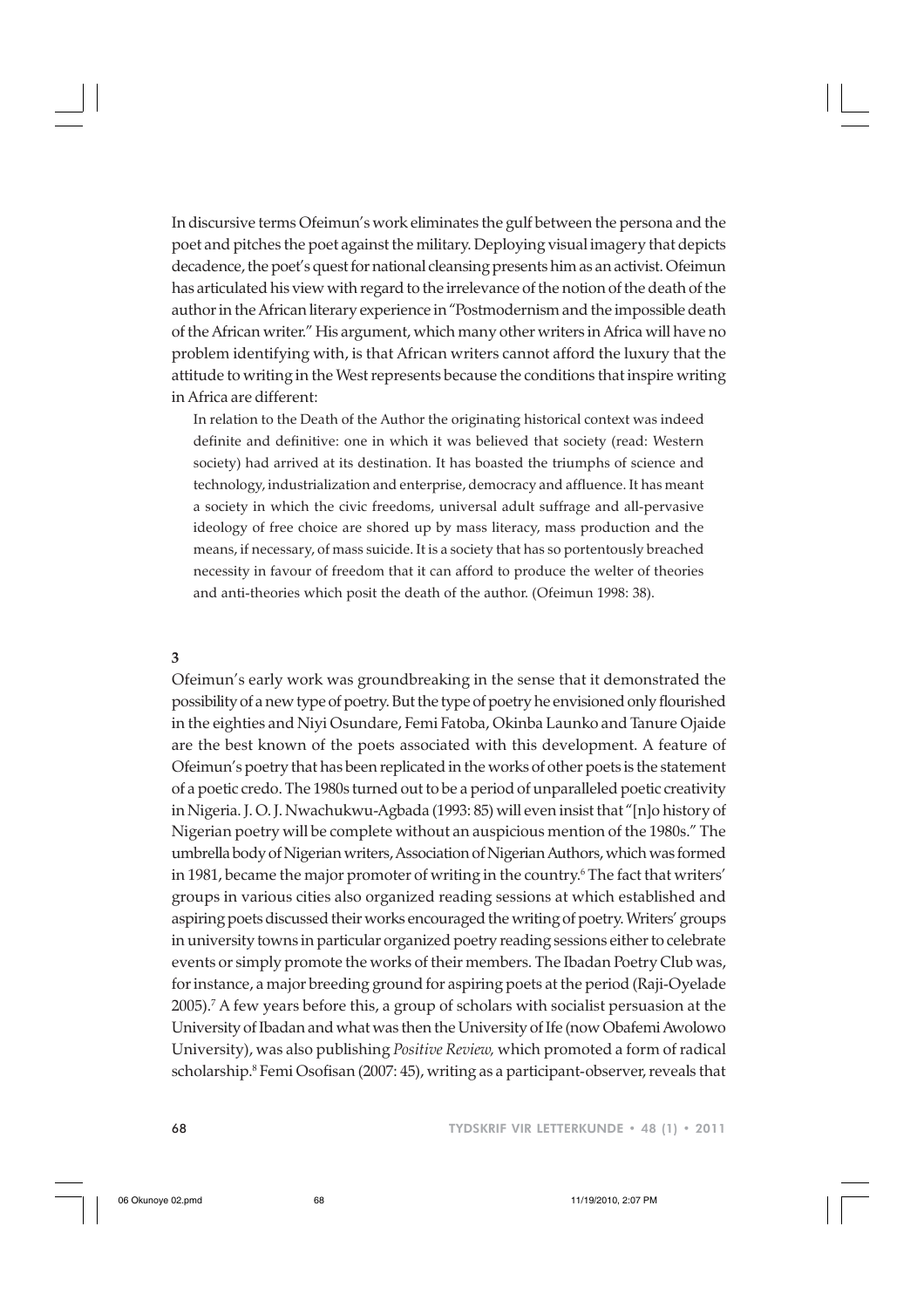even though members of the group were not all writers, they shared a concern for the state of the nation, exhibiting anger and impatience with the state of affairs, having been "infected with students' radicalism that was prevalent in those days." And because literary journals like *The Black Orpheus* and *The Horn* were no longer appearing, Osofisan and Sam Omo Asein founded *Opon Ifa* in Ibadan, while Abiola Irele started a publishing outfit known as *The New Horn.*

In the midst of the creative ferment, alternative outlets for publishing poetry were needed. *The Guardian,* a privately owned newspaper that was established in 1983 in Lagos, drew academics, mainly scholars associated with the Positive Review Group, as either editorial board members or columnists. These scholar-writers, among other things, started a weekly literary series in addition to publishing poems in the Sunday edition of the newspaper. The poetry column, which at a point was featuring the work of a poet each week, provided an avenue to showcase the works of promising but yet unpublished poets, while also featuring the works of the better-known writers. The Ibadan-based *Sunday Tribune* equally encouraged Niyi Osundare to maintain a column called "Songs of the Season", featuring poems that addressed topical issues from 1985 to 1990.<sup>9</sup> The Association of Nigerian Authors made an effort to encourage many promising but unpublished poets by sponsoring the publication of *Voices from the Fringe*, an anthology that represents the works of a hundred of such aspiring poets. All these efforts added up to popularizing poetry in Nigeria. It is not surprising that mainstream Nigerian poetry as at the late 1980s assumed an anti-establishment character. This was also the time that the high-handed and dictatorial tendencies of military leaders were becoming evident. While the Buhari-Idiagbon regime was very ruthless and extremely intolerant in the guise of instilling discipline, the Babangida regime, which had the longest life span, exhibited all the excesses and antics of African dictators. In spite of pretending to be popular, it was intolerant of opposing views on national issues and also repressed the press. Its unceremonious end came as a result of the dubious manner in which it handled the outcome of the successful elections of 1993.

It is a testimony to the resilience of the Nigerian civil society that appropriate responses within the sphere of culture and civil action were deployed to confront the ruthless order. This was particularly evident when the masterminds of the military rule subtly deployed security agencies in suppressing free speech, freedom of association and legitimate protests. Surprisingly, the Nigerian media witnessed unprecedented growth at this time and was very active in mobilising the populace. Anti-military groups and civil society organisations equally flourished, indicating the forging of alliances across ethnic, religious and social divides. But Lai Oso does not see anything unusual in this role of the media. He says: "The Nigerian press has from its infancy been a participant in the country's political processes. From its beginnings, the press has not been a mere chronicler of political events and politicians. Quite often, the press has either wittingly or unwittingly been a major actor in all the events." (Oso 2001: 265).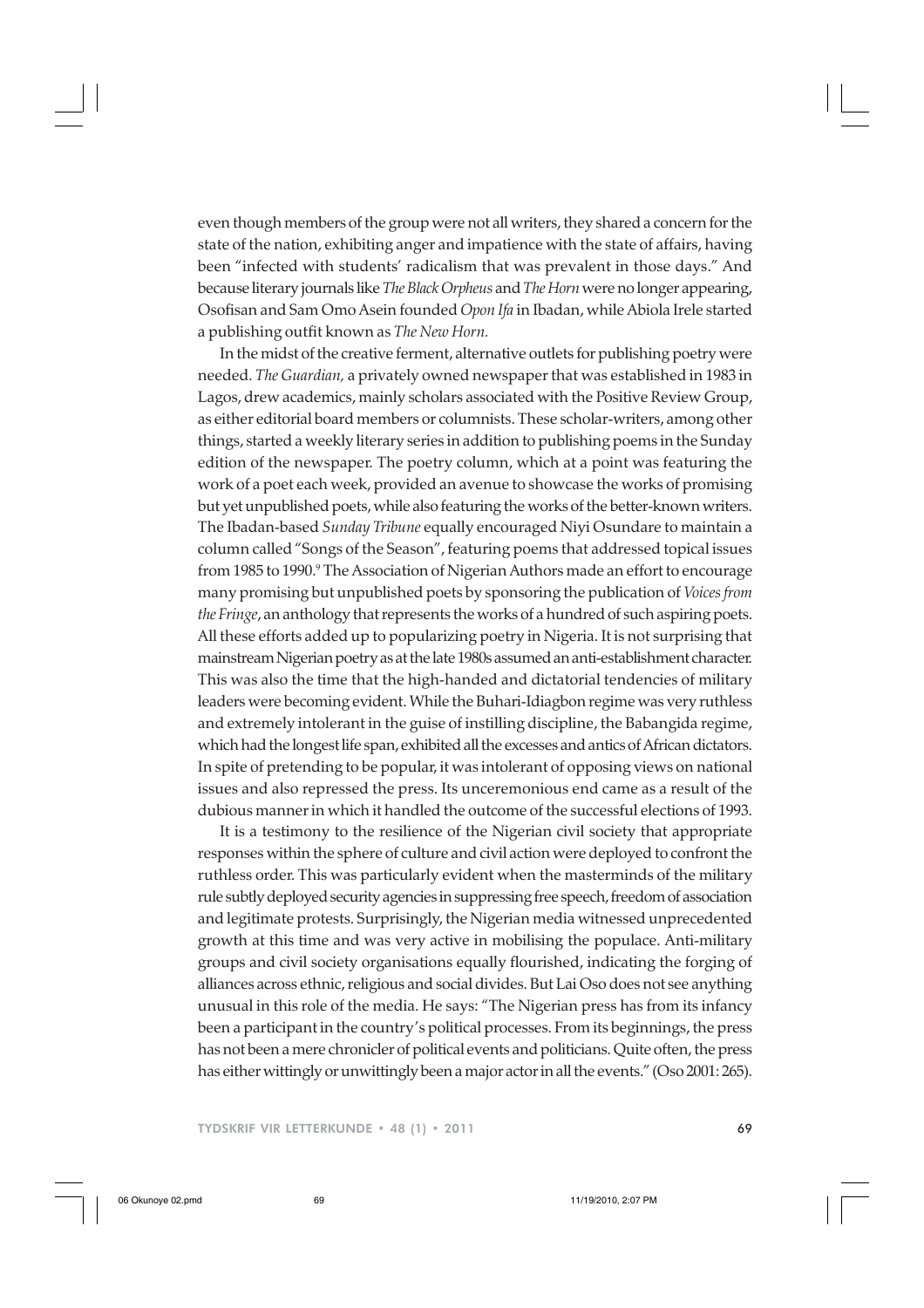Inspired by the moral support provided by the active involvement of such influential public figures as Wole Soyinka, Gani Fawehinmi, and the leadership of the National Association of Nigerian Students, mass protests and anti-government rallies were staged to confront the military and denounce violations of human rights, lawlessness and despotic tendencies. Civil society organisations like the Civil Liberties Organisation, Campaign for Democracy and the Committee for the Defence of Human Rights, worked in concert with labour and professional bodies like the Nigerian Bar Association, the Nigerian Labour Congress and the Academic Staff Union of Universities to stage protests and denounce unpopular policies and actions of successive military rulers. Journalists and popular artists as well displayed courage in acting as the conscience of the nation and defied all the decrees and orders of successive military juntas to suppress dissension and informed opposition.

To silence the news media, the pivot on which civil society rotates in Nigeria, the government enacted draconian laws. These included Decree No. 4 of 1984, criminalising press reports and written statements that exposed an officer of the military government to ridicule, and Offensive Publications (Proscription) Decree 35 of 1993 that empowered the president to ban or sanction any publication as he wished. Despite these restrictions, journalists still found a way to continue operations and perform their role as watchdog of Nigerian society (Ojo 2007: 545).

The question that arises is what the climate of crisis within the sphere of popular resistance has to do with creative writing. The link between the two operates at two levels. Apart from the fact that the poets, as active and responsive members of the Nigerian society, could not feign ignorance about the state of affairs in their country, very many of them were, in addition, either members of the various human rights organisations or columnists for leading Nigerian newspapers, especially those within the Lagos-Ibadan axis.10 It is remarkable that academics constitute the majority of Nigerian writers. It is also no surprise that the umbrella association of Nigerian university teachers, the Academic Staff Union of Universities, opposed the policies of successive military administrations and survived proscriptions at various times.<sup>11</sup>

Osundare stands out among the poets that engaged the military and he has also done more to theorise, popularise and defend this type of poetry than any other poet who became prominent in the 1980s. His newspaper poetry represents the first sustained effort at confronting military dictators. Even though *Songs of the Marketplace* (1983) clearly states his poetic manifesto, it is in his newspaper poetry that he made the most enduring contribution to the growth of poetry against dictators in Nigeria. He recognizes the fact that this type of writing exposes the poet to a lot of danger as it involves reacting directly to unpopular government policies, celebrating critics of the military and giving voice to victims of their policies. Reflecting on his work in "From the closet to the marketplace: Popular poetry and the democratic space in Nigeria," Osundare establishes a link between committed poetry and popular media: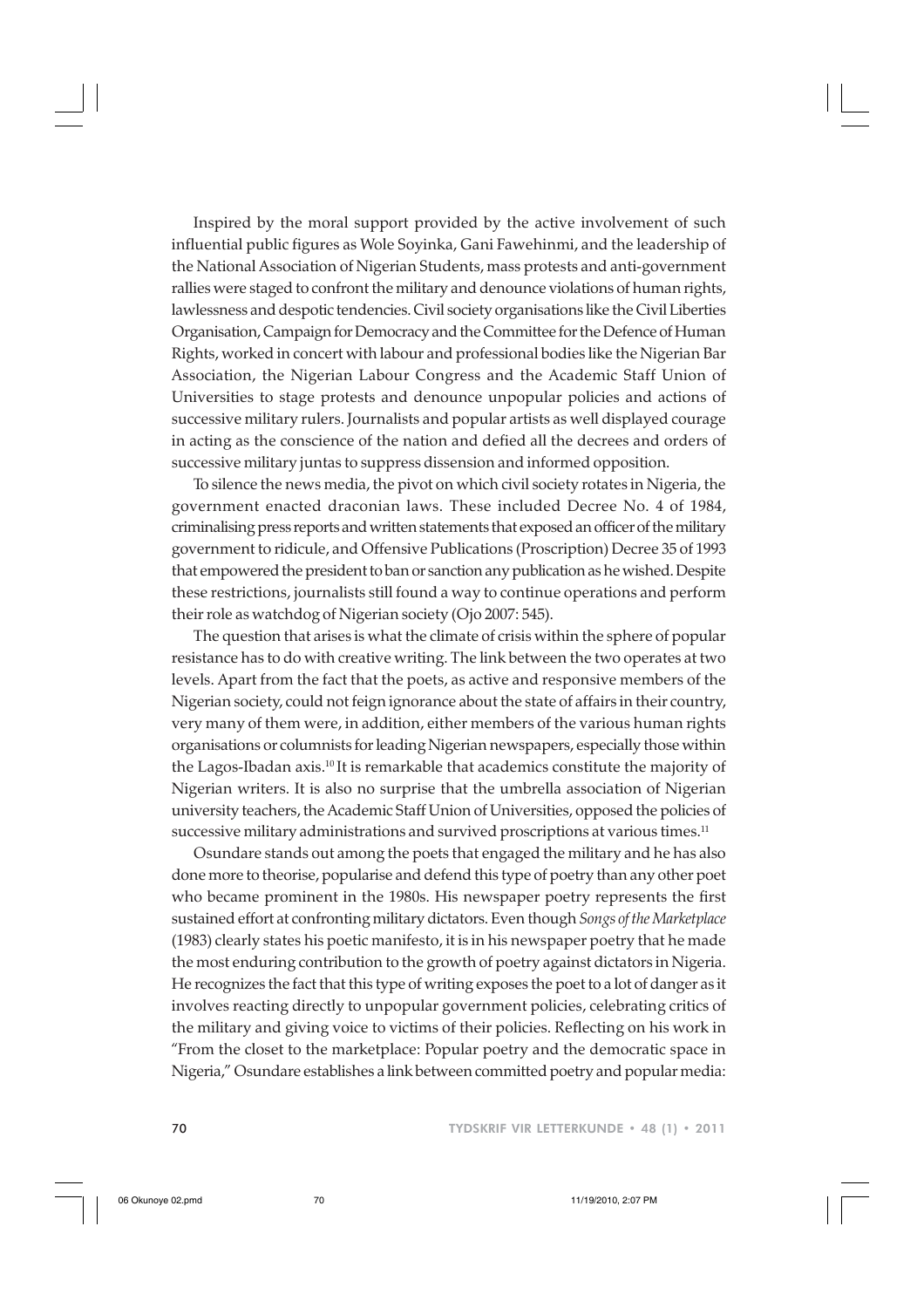Indeed, the more repressive the situation, the more urgent the communicative purpose of the freedom-loving writer; the wider the tyrant's dragnet of silence threatens to spread, the more passionate the writer's communicative impulse. […] Some contexts choose their styles. A writer in dire need to subvert the dictator's silence invariably reaches for an idiom which will be readily accessible to the people whose dreams he plans to stir. (Osundare 2001: 134).

Osundare's newspaper poetry was an uncommon attempt at confronting the military. The fact that the poems were responding to events and developments as they unfolded made the project at once interesting and risky. It is then no surprise that Osundare's newspaper poetry creates a world of binaries, one in which the poor are necessarily against the rich; the powerless are against the powerful, and the masses are against the military. But the poet consistently identifies with the helpless, the violated and the weak, affirming that they would outlive their oppressors. He sees himself as the mouthpiece of the marginalized majority and his strategies range from the parabolic to the dramatic. The critical intent in his poems is couched in a variety of idioms .The poem titled "a tongue in the crypt" not only plays on the title of Soyinka's collection of prison poetry, *A Shuttle in the Crypt*(1967), but also ridicules infringement of the rights of the people to freedom of expression under the Babangida junta:<sup>12</sup>

- Patriots Thinkers Countrymen Behold your tongue Sealed up in iron cage For public safety And the national interest
- For permission to use, Apply to: The Minister of Whispering Affairs Dept. of Patriotic Silence, 53 Graveyard Avenue, DUMBERIA (Osundare 1990: 127).

Relying mainly on humour and hyperbole, Osundare's poems that satirize the military and their excesses graphically depict the masses as their helpless victims. In exposing the cruelty of Nigerian military rulers to ridicule in "Movement XVI" of *Moonsongs* (1988), the poet evokes an atmosphere of terror in a tone that echoes the prophetic passion of Christopher Okigbo's "Thunder can break":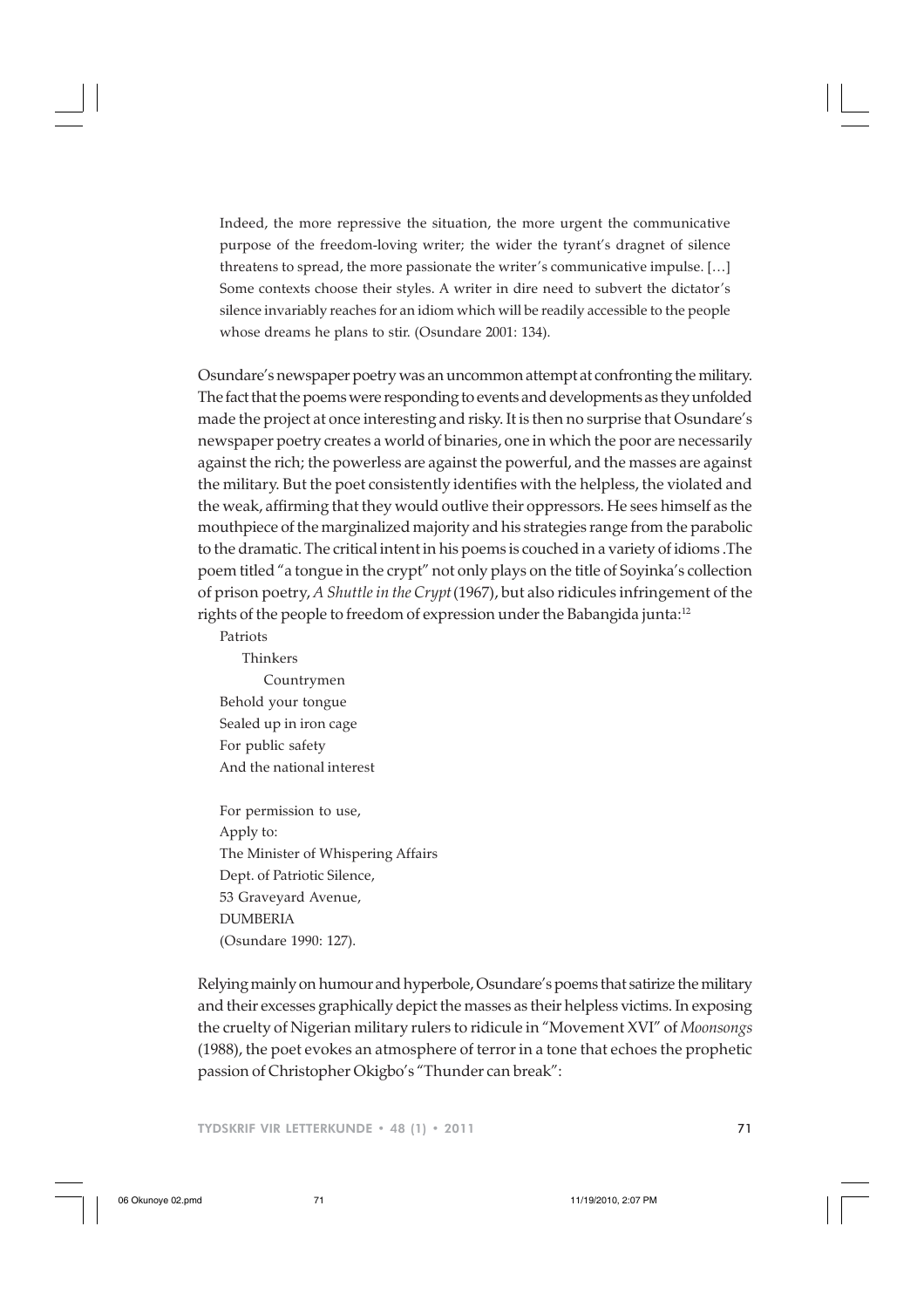The General missiles a swagger And a nest of edicts jets out Of his adamantine mouth… The general is up, up, up The general is up There is a beltful of scars In the furrows of our sweating backs (Osundare 1994: 33).

But while it is easy to recognise Osundare's use of a popular poetic idiom as his unique contribution in this regard, it may not be apparent that he drew inspiration from the Yoruba assumption about the incredible immunity of the singer-poet.<sup>13</sup> Osundare was not the only poet that found the newspaper an ideal platform to publish poetry at this time. Charles Bodunde's study of newspaper poetry in Nigeria documents the growth of the tradition, stressing that "the newspaper medium offers the appropriate arena for poets to make a moment to moment picture of their society" (1996: 85).

Femi Fatoba's poetry shares the same informing cultural background with Osundare's work. Even though it does not match the output of many of his contemporaries in quantity, it will be difficult to exclude it from any serious reading of Nigerian poetry of the period under review because of its unique satirical temper. *They said I abused the Government* (2001), his second collection of poems in English, has consolidated his position as a skilful poet in the satirical convention.14 The focus of the collection is on the later phase of military rule. *Petals of Thought* (1984) had earlier established his capacity for satire, revealing his skill at deploying humour and irony for satirical purposes. But while the satirical butt in his first book of poems is the Nigerian political class and its antics, the latter concentrates on the woes that befell the nation under the military, while still keeping the ravages of the ousted civilian regime in mind. The satirical project in *They said I abused the Government* recreates the oddities that marked Nigerian life under the military. Although the title poem and others such as "Gagsmith", "Soldier of the gut", "Mister Soldier Sir", "Checkpoint" and "Song of the riot squad" extensively ridicule the military rulers by reliving the master-servant structure that defined their relationship with the citizenry, most of the other poems – especially "Prayer for the national team", "The road to Abuja" and "Dear late Nigerians" – capture the perversion of values in the larger Nigerian society and suggest that virtually every facet of Nigerian life at the time was plagued by chaos and moral decadence. But most of the poems in the collection, in spite of their obvious satirical intent, hardly provoke any laughter as they employ images of the terror, want and fear that helpless citizens endured. The title poem is one of the longest satirical indictments of Nigerian military rulers. It is modelled on the Yoruba song of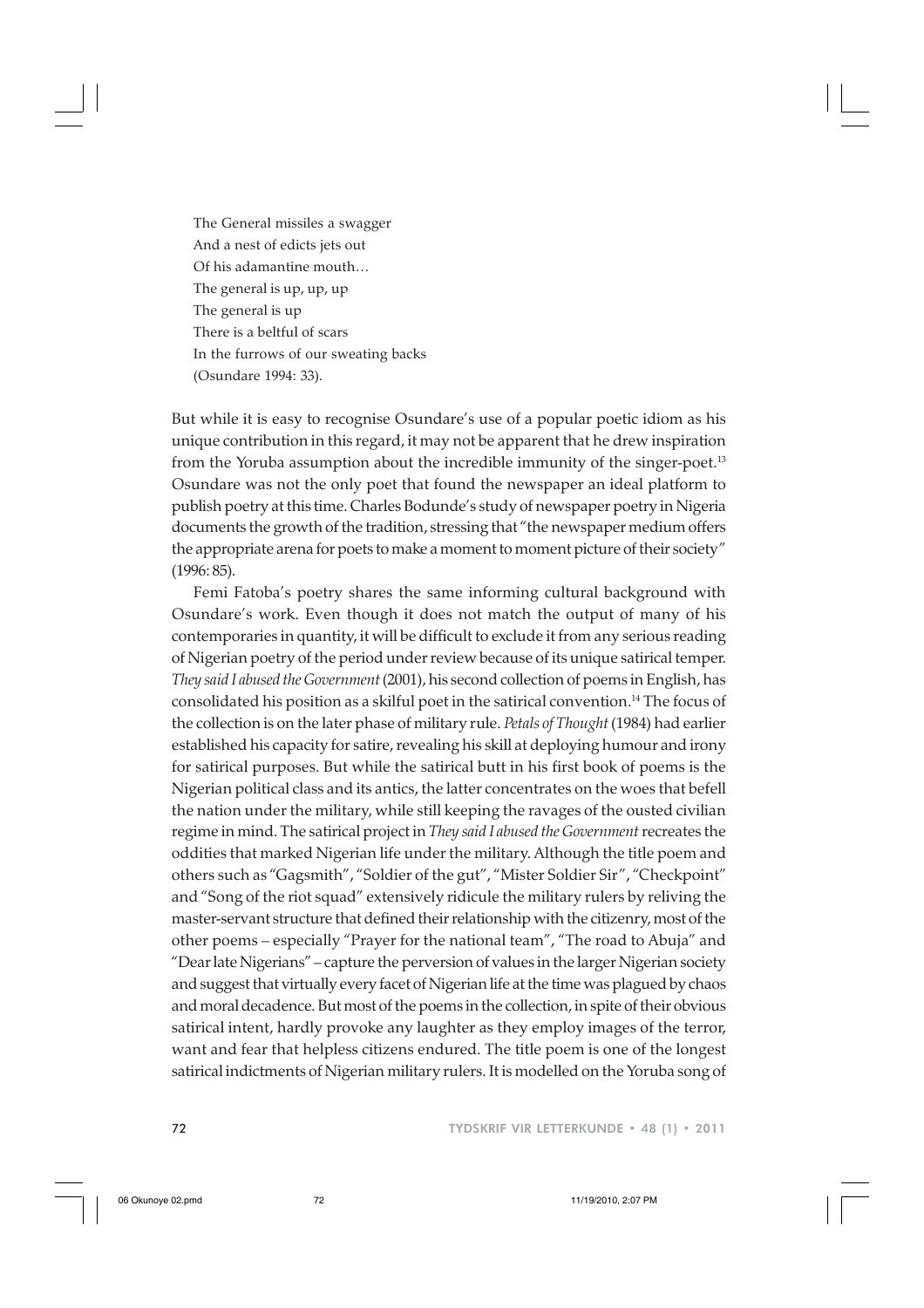abuse and represents the poet-persona as a daring patriot. The poem launches direct verbal assault in the spirit of the song of abuse and personifies the military government as a deformed and demented entity:

I asked the human tongs of Gestapo How I did abuse the government. Did I say the government is deaf And does not hear the cries of her people! Did I say the government is lame And never lifts an arm in the service of her people! Did I say the government is blind And does not see where she is going! Did I say the government is a cannibal Killing and eating her own children! Did I ever say anything Bigger than the small mouth With which I ask simple questions? Anyway, who am I to abuse the government! (Fatoba 2001: 8).

Such younger poets as Ezenwa Ohaeto, Gbemisola Adeoti, Joe Ushie, Ogaga Ifowodo and Olu Oguibe, who share a lot with the 'second generation' Nigerian poets with regard to social vision, are rendering similar experiences in unique idioms. They seem to be more interested in the effect of the chaotic state of affairs on aspirations of individual Nigerians as opposed to the confrontational approach of the older poets. They therefore employ a variety of idioms and metaphors in capturing the era with a shared interest in demonizing the soldier. Ohaeto's recourse to Nigerian Pidgin as poetic medium, in particular, brought a great deal of humour and irony into capturing the decadence of the military era. Apart from freeing poetry from the constraints that the use of Standard English may represent, his poems in *If to say I be Soja* (If I were a soldier) (1998) employ a popular idiom to remarkable satirical effect. His experiment at once derives inspiration from, and also builds on, the achievement of Frank Aig-Imoukhuede in *Pidgin Stew and Sufferhead* (1982).15 Ohaeto's title poem depicts the soldier as an opportunist in a bid to project the popular perception of the military. The strength of the poem is in the way it scrutinizes the antics of military rulers who amassed wealth and abused power in a variety of ways:

I carry wine go see one girl so I tell am say I go like to marry am She look me up, she look me down Den she open mouth tell me say She for marry me if to say I be soja,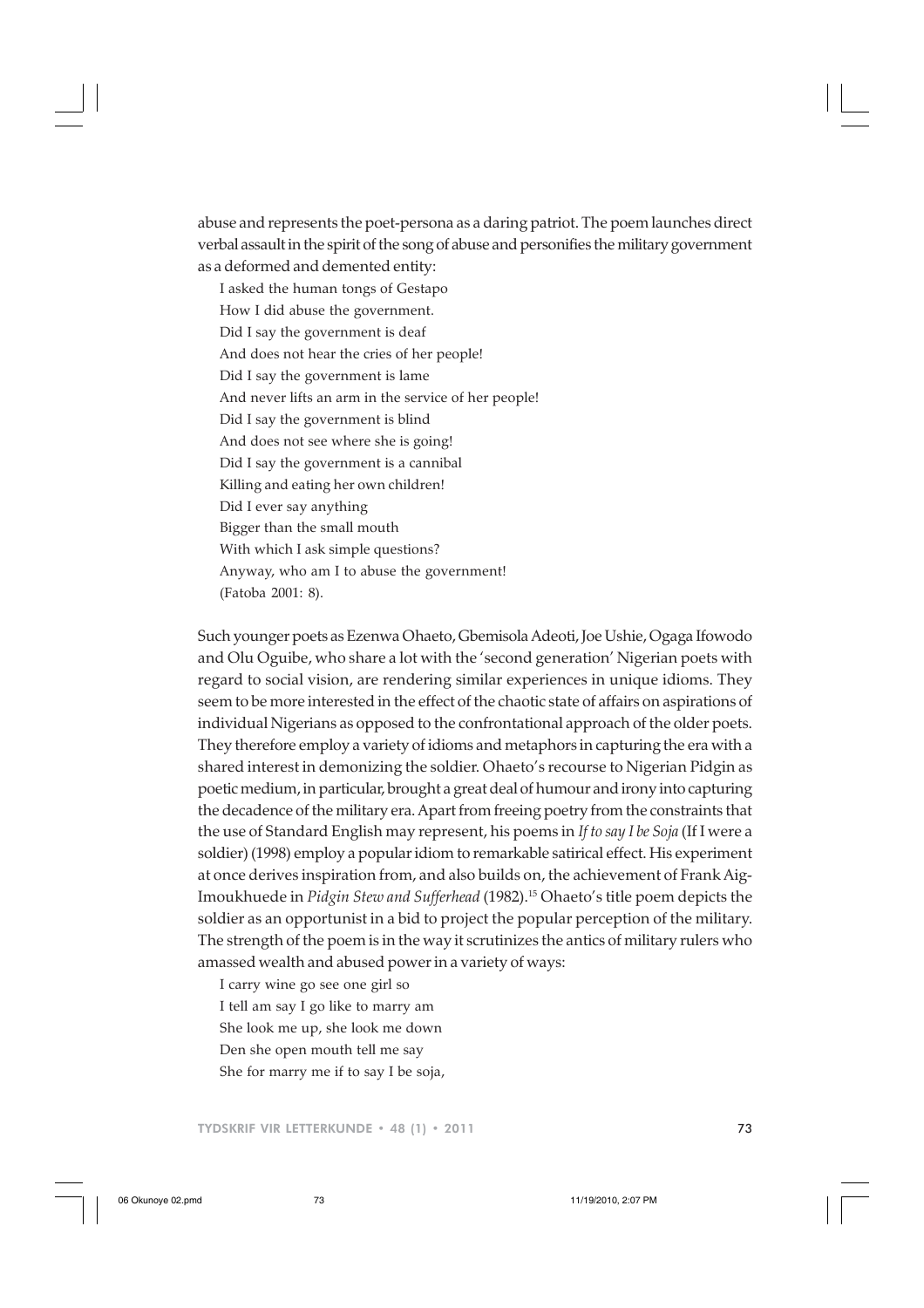(I took wine along to visit a girl I told her that I would marry her She looked at me critically And told me that She would have married me if I were a soldier)

The persona goes ahead to say: If to say I be Soja... I for don make my own coup

> Put my broder as Minister Make my friend Board Chairman Even my Houseboy go become Permanent Secretary for Ministry (Ohaeto 1998: 39).

(if I were a soldier… I would have plotted a coup

And made my brother a cabinet minister And my friend Board Chairman Even my houseboy would be A permanent Secretary of a Ministry)

In suggesting that being in the military brings the prospect of seizing power under any pretext to satisfy inordinate personal desires, the poem reveals the extent to which the adventure of the military in politics damaged its collective image and entrenched nepotism and mediocrity. Olu Oguibe's work paints an equally despicable image of military chiefs. "Who would listen to the poet," in questioning the professional credentials of a typical Nigerian soldier-ruler, presents a picture of generals who did not earn their ranks. Drawing on a subversive use of *oriki*, the Yoruba tradition of praise poetry, the persona depicts the ruthless ruler as

General with a rusty sword Warrior whose shield decorates the inner room […] The tears of broken men quench your thirst The sight of famished children feeds your pride.

(Oguibe 1992: 22).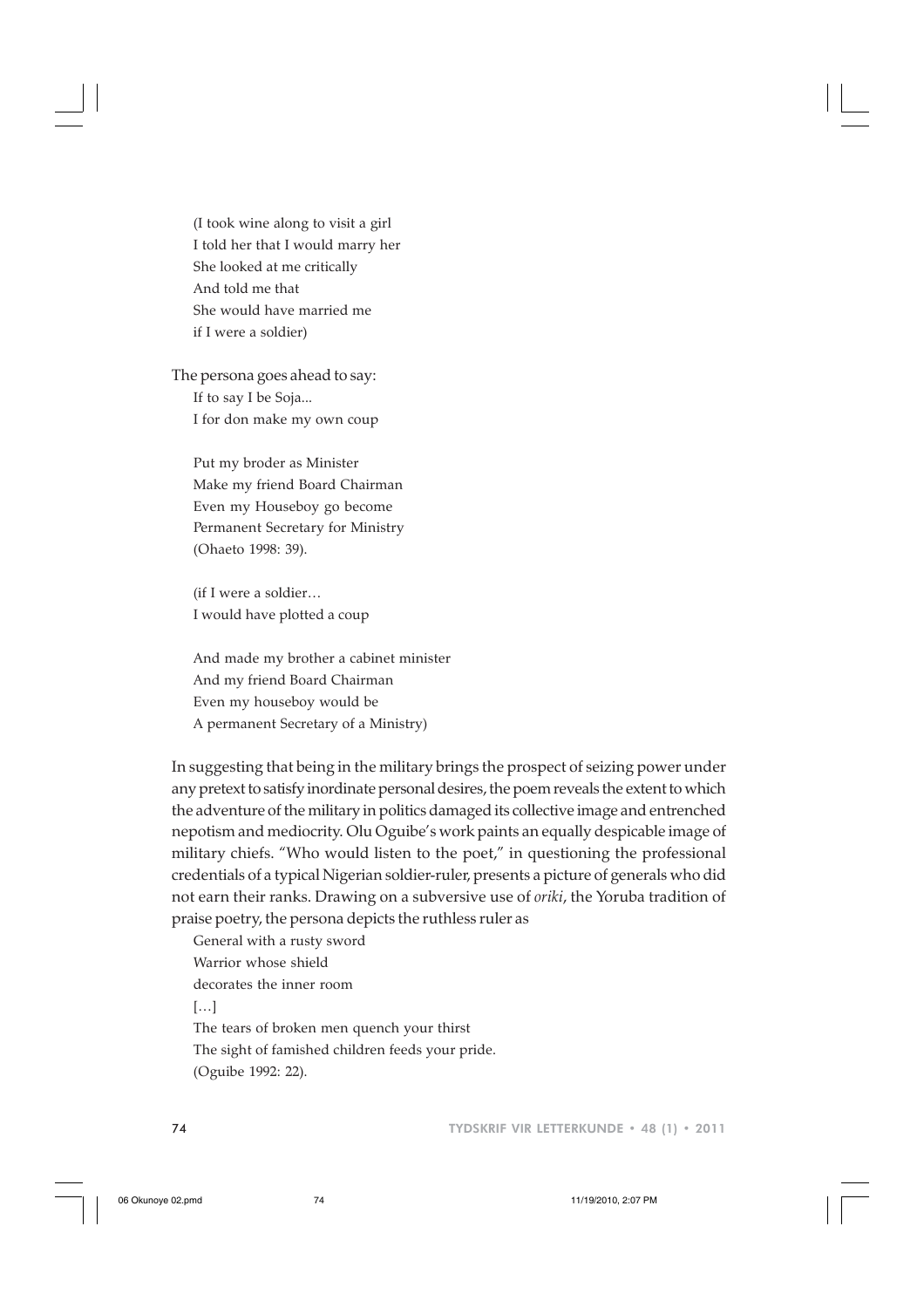Joe Ushie and Gbemisola Adeoti deploy images that draw attention to the devastating impact of military rule on the psyche of the populace as well as the nation's resources and the titles of their relevant collections betray their intentions. What runs through Adeoti's *Naked Soles* (2005) is a gripping picture of anguish expressed in images of pain and discomfort. The various afflictions that ordinary Nigerians had to endure assume physical form, and the landscape that it evokes is one that is peopled by helpless and hapless people

dancing through blooming thorns hopping with muffled shrill on souls of thorns and glass chips (Adeoti 2005: 31).

The world of Ushie's *A Reign of Locusts* (2004) is no less disturbing. It is one in which the depredation of rulers either in uniform or other guises leaves the land emasculated and ruined. "A reign of locusts," presents a situation in which "the locust-choked sky / Darkens the infant rays / Of our rising sun" (Ushie 2004: 18) while "Musa's legacy" constructs a genealogy of self-seeking African military dictators, beginning with Mansa Musa, who emerges in the world of the poem as the patron of all African dictators:

How can we forget you, O great one,

When even now, we lean on foreign vaults

Where our communal sweat winters

In private coded accounts?

(Ushie 2004: 16).

## **4**

The popular struggle against the military in Nigeria came to a climax in the dying days of the Babangida regime in the early 1990s when, following the annulment of the highly successful presidential election of 12 June 1993, Babangida hurriedly handed over to a pseudo-civilian administration that was tagged Interim National Government. The agitation that the cancellation of the election sparked was sustained throughout the short lifespan of the interim government and the tempo only increased during the Abacha era. The occasional pretences to liberalism that Babangida exhibited gave way to the worst form of autocracy under Abacha. The consequence was the rise in cases of state-sponsored murders, detention of activists and unprecedented lawlessness. At the height of his tyrannical order, Abacha compelled all the five political parties that were formed under his guidance to adopt him as their sole presidential candidate and foreclose the need for an election. The coalition of civil society groups, trade unions and professional associations met all of these with firm resistance.16 Others based abroad, like the National Democratic Coalition, the National Liberation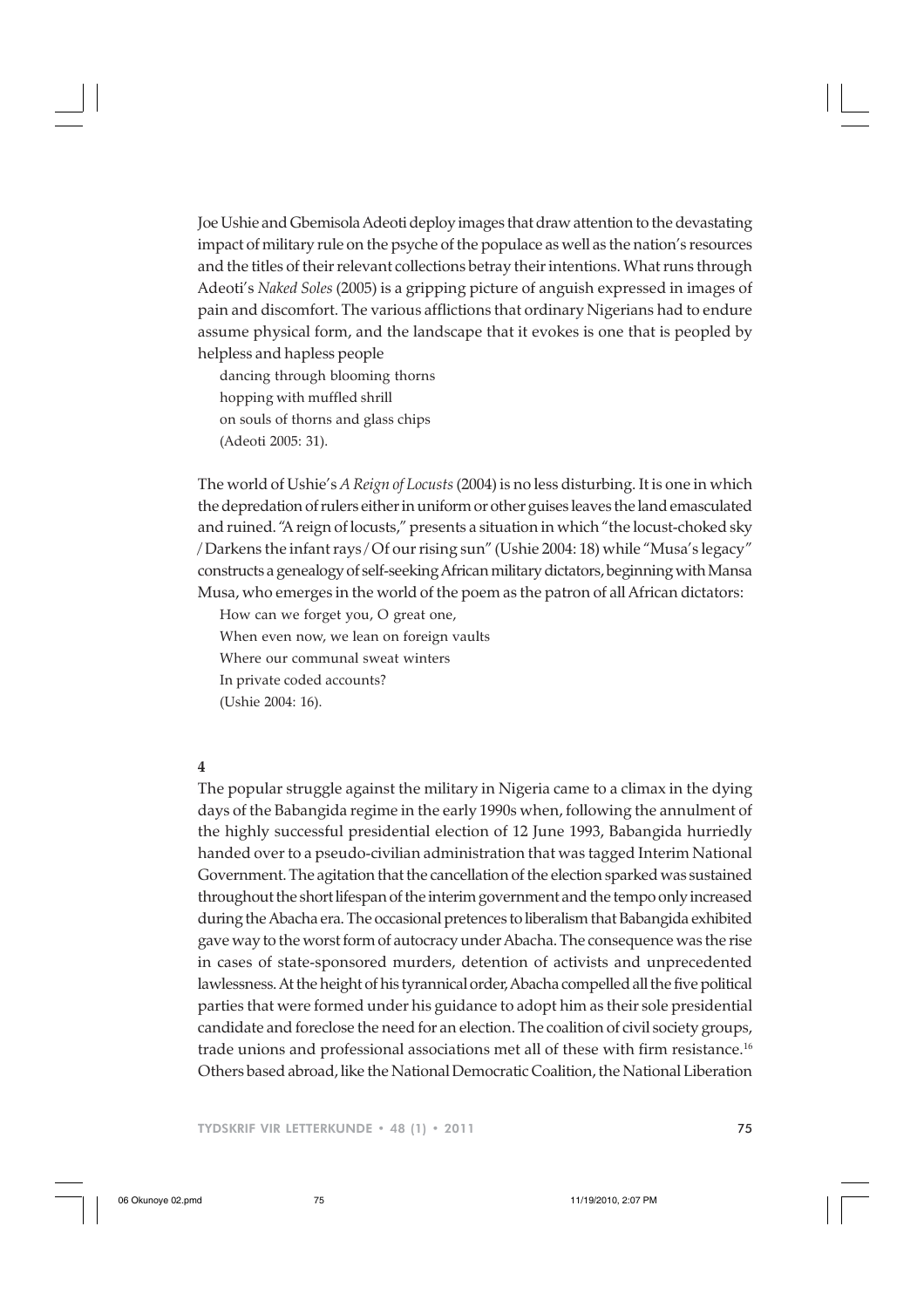Council of Nigeria and the Joint Action Congress, mobilised international pressure and Nigerians in the Diaspora to oppose and resist the development in a variety of ways. Radio Democracy, a dissident radio station, initially named Radio Kudirat after Kudirat Abiola, who was shot dead by people believed to be working for the Abacha government, broadcast in Nigeria and abroad as an alternative media to government propaganda in the face of the clampdown on the Press.This was marked by closure of media houses and detention of journalists. All the repressive actions were matched with corresponding determination and popular resistance. There was also a mass exodus of activist-writers from the country, a development from which the country has not recovered. The killing of Ken Saro-Wiwa, a notable writer and minority rights activist on 10 November 1995, in spite of widespread international pressure against his hanging, demonstrated the utter disregard of the Abacha junta for reason and tact and attracted unprecedented international sanctions against Nigeria.

The experience under Abacha compelled more writers to write in various forms and under various circumstances against these developments. This led to the flowering of three major trends in anti-authoritarian poetry in Nigeria. First, it inspired more prison memoirs and diaries in various forms. The memoirs, in their passionate and autobiographical substance, serve as enduring records of personal agony under a lawless regime. Security agents launched assaults on all civil rights activists and arrested and detained them without charges. Those who survived the ordeals always had tales of torture and dehumanizing restriction to tell. Even though there are more of such memoirs in narrative form, Nnimmo Bassey's *Intercepted* (1988) is one of the few works of poetry in this category.17 The collection documents the activist-poet's experience of detention for 41 days without charges after being arrested at the airport on his way to a conference in Accra. Bassey's detention poems chronicle his ordeal and inscribe defiant hope. They exhibit intense lyrical strain and render the relationship between the jailer and the jailed in metaphorical terms. Apart from offering insight into the world of detainees, they also reveal the poet-persona's own tortured psychology. His most remarkable poems are those that contrast the boundless liberty in Nature with imprisonment to underline the sense in which it negated the natural order:

Hemmed in Locked up at every corner The sky beckons The sky smiles with its cap Of clouds, stars and black holes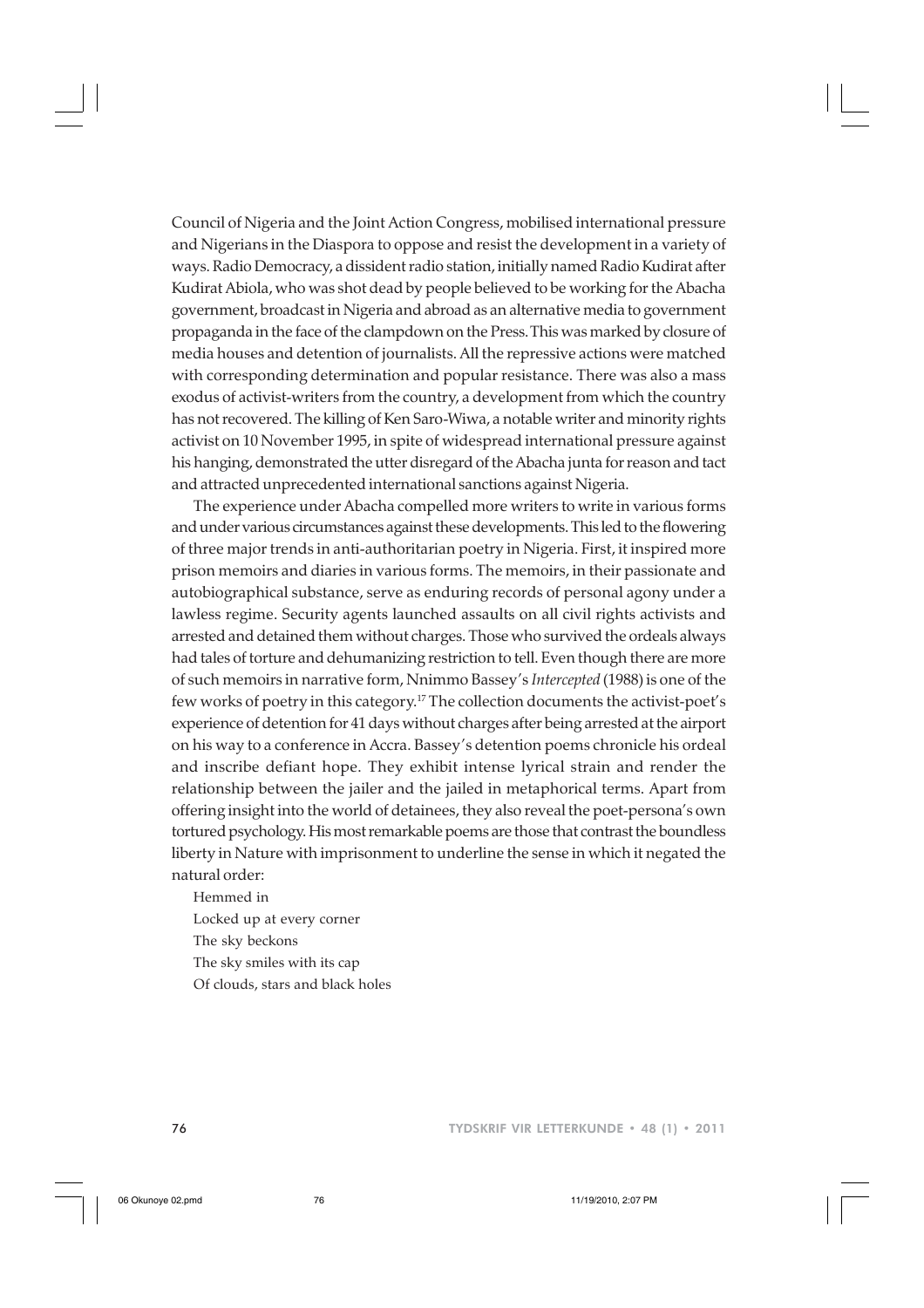Oh

The joy in counting clouds In clumps & in bits The terror of weeping smoke Breaks with the song of The eagle spread above The clouds. (Bassey 1998: 18).

A form of exilic writing which responded to the hostile political climate in the country constitutes another major development in Nigerian poetry at this period. With the general clampdown on activists and the murder of leading figures in the prodemocracy struggle, the stage was set for persecuting all "subversive elements". The irony is that this turned out to be the period that pro-democracy groups of various inclinations flourished most. With the support of such organisations as the Friedrich Ebert Foundation and the Heinrich Böll Foundation, the groups intensified the struggle against military dictatorship and the restoration of democracy. Local and international campaigns for the release of detained writers like Nnimmo Bassey, Ogaga Ifowodo, Akin Adesokan and Ken Saro-Wiwa were launched, and those who had gone into exile to escape incarceration gave expression to their deep attachment to the homeland. Consequently, more Nigerian writers were driven into exile in the Abacha days than at any other time in the nation's history. Among the poets that emigrated at this time are Afam Akeh, Emevwo Biakolo, Esiaba Irobi, Harry Garuba, Molara Ogundipe, Ogaga Ifowodo, Tanure Ojaide and Uche Nduka (ironically, the return to "democratic governance" in 1999 did not reverse this trend). The effect is that more of the established and up- and-coming Nigerian writers are now based abroad. While some awareness of exile and longing for the homeland is present in some of the poems of Olu Oguibe in *A Gathering Fear* (1992), and Uche Nduka's *Chioroscuro* (1997) and *Bremen Poems* (1995), Ogaga Ifowodo has tended to transfer his anger to the homeland. The picture that he paints of Nigeria in "Homeland" (from *Homeland and Other Poems*, 2008) confirms this. The poem represents many others written at this time in the way it gives graphic expression to the hostile nature of the homeland, which made retreat into exile reasonable. The poem evokes gloom, decadence and aridity. The impression it creates is that of a land that could not support life:<sup>18</sup>

What are the things that grow here? Those that grow from stone, lacking Life and root flesh and water Things cut as caps For the baldness of stone…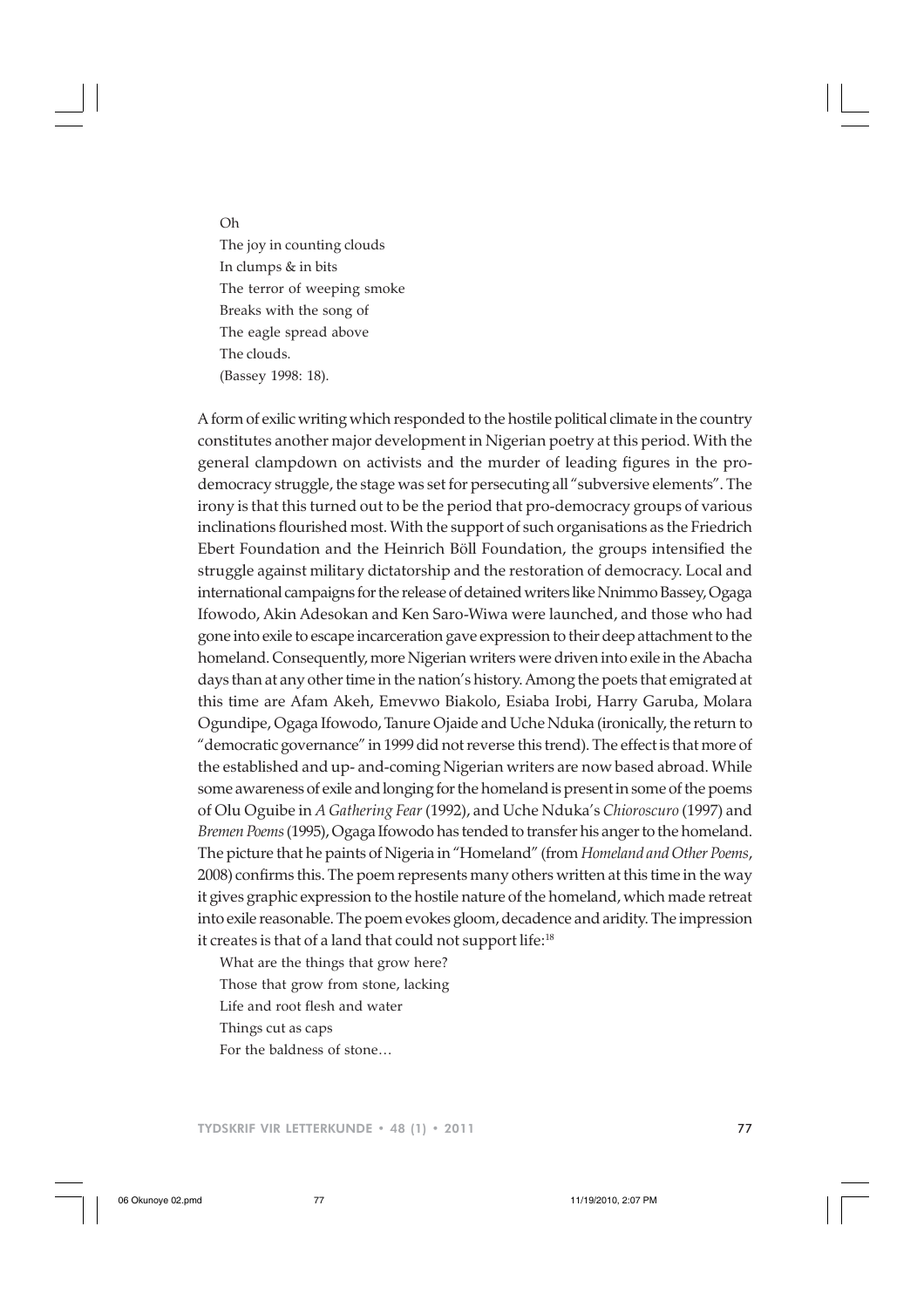And how do children grow here? Out of wombs whipped with want And desire, they burst forth, to be Tough like street leather, sweet and hardy Like sugarcane, to learn love in safe time.

Here, we will walk the street where laughter is hidden in deep places and stores cannot shut their doors choked with hearts that bleed from gathered wounds and you will see nothing can grow here, but agony. (Ifowodo 2005: 45).

Similar sentiments run through the work of Oguibe. "For you, Nigeria" ends on the note:

I have aged in my youth Wrinkled with rage Fury fills every inch Of my flesh with broken glass My shoulders sag and bow Like a withering seedling

I have worn my soul with worry And I shiver in my bones I look at you And I say to myself Is this all there is? A field of tragedies? Acres of stone…

You are a burden, Homeland You are a crown of thorns (Oguibe 1992: 95–96).

The two poems capture all that the homeland means to the activist-poets and rationalise exilic withdrawal. Ojaide's *When it no longer Matters where you Live* (1998) is probably the most explicit effort at justifying exile. While Terhemba Shija (2008) reads the collection in relation to globalisation and exile, it is pertinent to underscore the fact that the title poem of the collection –which has become the favourite of many critics – and "Immigrant voice" articulate the dilemma of Nigerians who were forced by the situation in their country to reside abroad. The risk in remaining in Nigeria,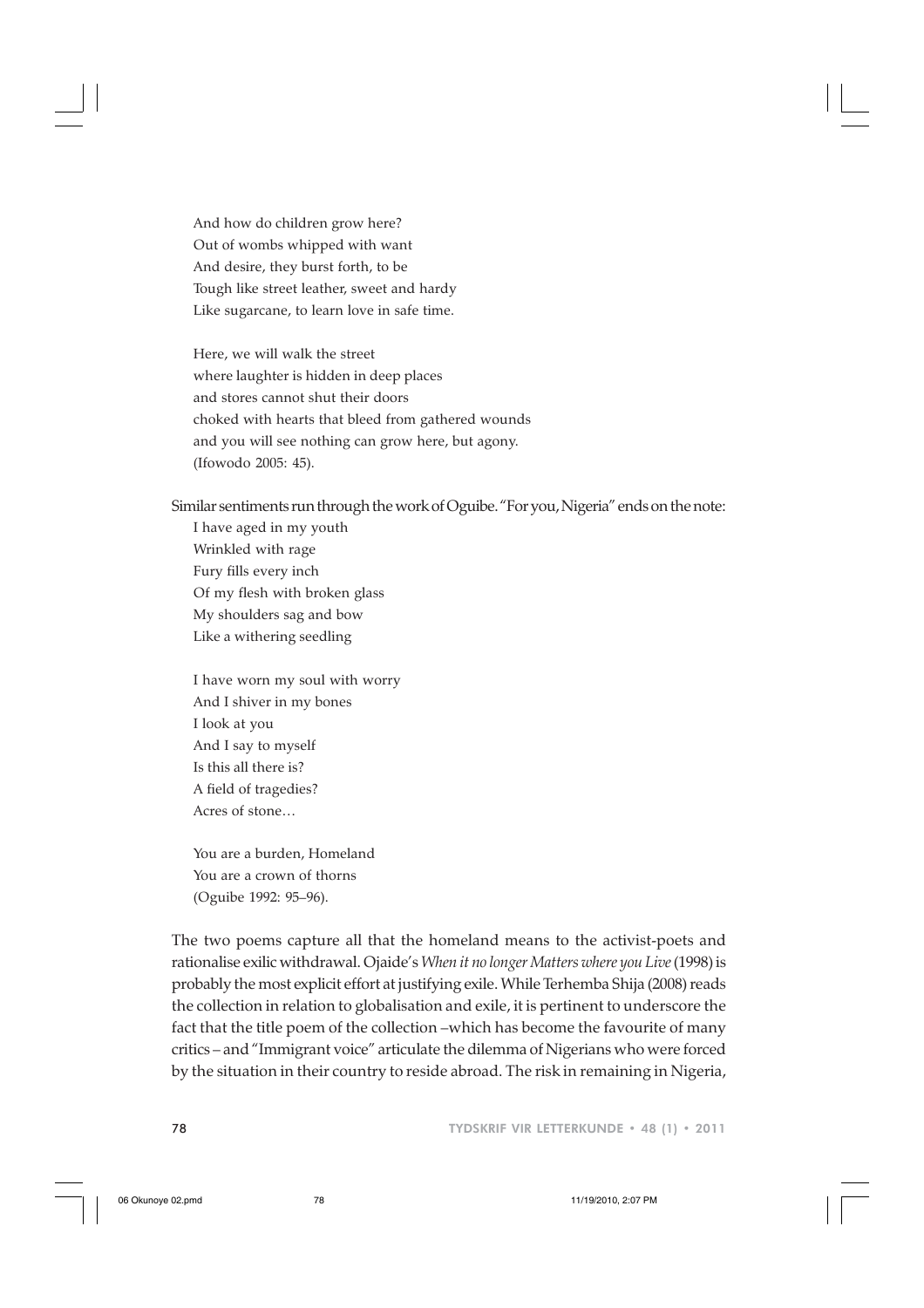which is likened to a house on fire, is weighed against living abroad in "When it no longer matters where you live":

There's no one so hurt at home who forgets the pain outside – that's the persistent ache one carries until home is safe to return to when it no longer matters where you choose to live! (Ojaide 1998: 77).

This becomes the more meaningful when read along with the concluding part of "Immigrant voice" which debunks the romanticised image of living abroad in the popular imagination of many home-based Nigerians. Rendered in Nigerian Pidgin English, the poem ends on the note:

Sometimes I cry my eyes red for night in bed. Wetin my eye don see here pass pepper make me de prepare to go sweet home. If God de, make e punish them wen drive me from Africa come hell. (Ojaide 1998:106).

(I sometimes cry until my eyes become red at night in bed For what I have experienced here is not pleasant I desire to get ready for home If there is God, let him punish those Who drove me from Africa to this hell).

The killing of Ken Saro-Wiwa along with other Ogoni activists inspired the third major trend in Nigerian poetry in the 1990s. Apart from being one of the most imaginatively recreated events in Nigerian poetry within the decade, it has inspired the flowering of a trans-ethnic tradition of resistance poetry in the Niger Delta region. The tradition thrives on a shared sense of violation and marginal consciousness (Okunoye 2008). Ojaide's *Delta Blues and Home Songs* (1997), Adiyi Bestman's *Textures of Dawn* (1998) and Ogaga Ifowodo's *The Oil Lamp* (2005) operate within this tradition. Even though Saro-Wiwa only promoted the cause of the Ogoni people in the oil-rich Niger Delta, the fact that he was improperly tried and hurriedly hanged along with eight other Ogoni activists provoked wide-spread hostility to the Abacha dictatorship.

Many underground publications decrying his murder subsequently sprang up. The most remarkable effort in this regard is an anthology edited by E. C. Osondu titled *For Ken, For Nigeria* (1996). The anthology has become a major reminder of the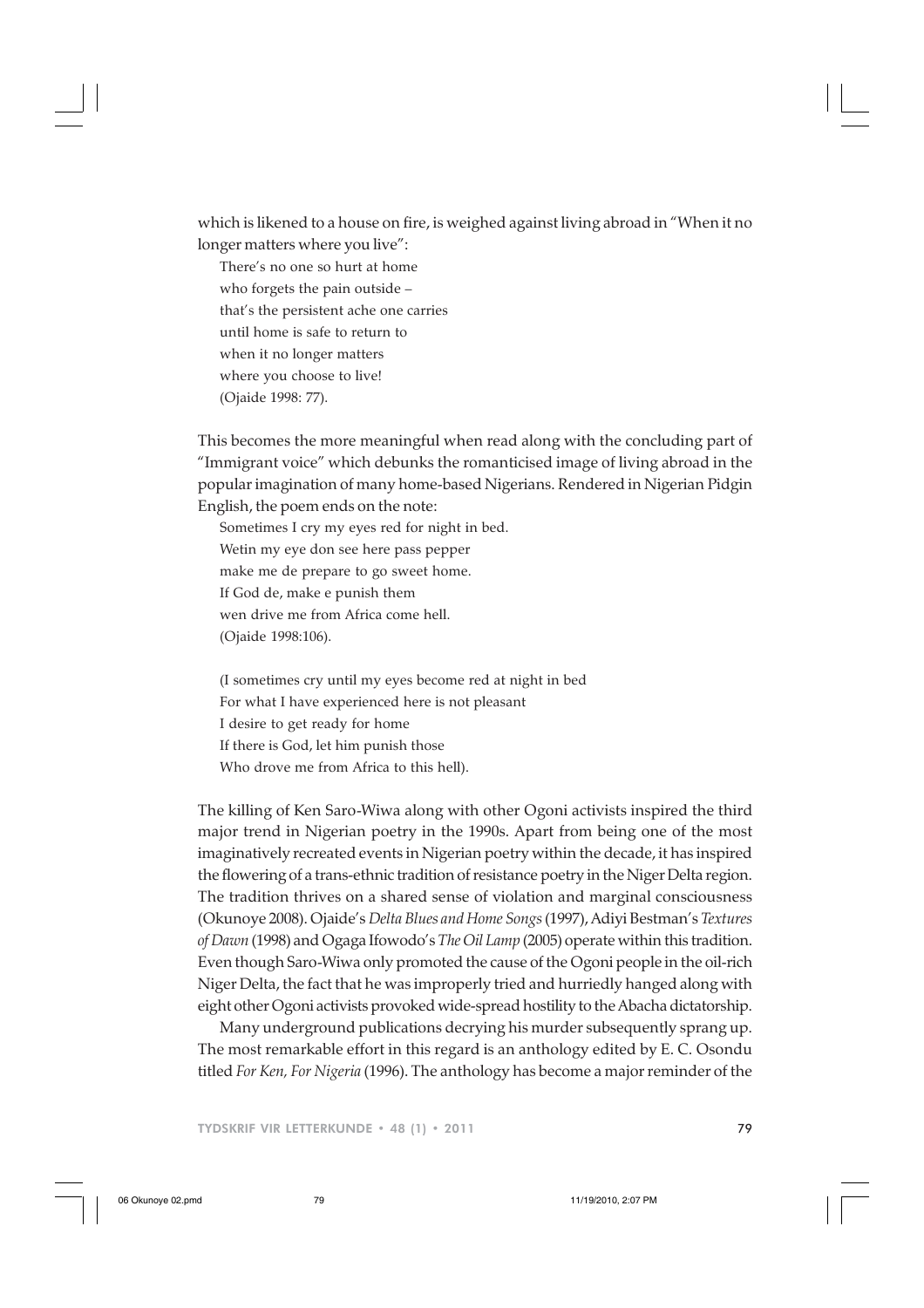tradition of underground publishing that thrived in the days of the military. Many of the poets it features – Ademola Babajide, Angela Agali, Chiedu Ezeana, Ebereonwu, Ezekiel Fajenyo, Ezenwa Ohaeto, Nduka Otiono, Obi Nwakanma, Ogaga Ifowodo, Remi Raji and Toyin Adewale – are among the leading figures in what has come to be known as the third generation of Nigerian poets.<sup>19</sup> Some of the poems in Soyinka's *Samarkand and Other Poems* (2003) equally respond to the same event. "Calling Joseph Brodsky for Ken Saro-Wiwa" in particular reinforces Saro-Wiwa's heroism, seeing him, in biblical terms, as the deliverer of his people:

The Party of the Niger Delta rules by the barrel – Oil and gun – a marriage made in heaven. Market forces write the law, rigs and derriks Scorch the landscape, livelihood and lives. Marionettes In itchy uniforms salute and settle strife On orders from above – the only tongue they learn – For oil must flow through land and sea Though both be stilted from contempt and greed. (Soyinka 2003: 27).

In "Exit left, monster, victim in pursuit" Soyinka, in memory of Abacha, makes a list of those he killed, describing the category of people he was fond of eliminating:

His targets – women (Kudirat et al) Octogenarians – Alfred Rewane – and Once faithful servitors now mired in the Gunner's fears Entrapped as flies in spotty webs The Gunner spun at whim. (Soyinka 2003: 22).

#### **5**

The foregoing will, no doubt, create the impression that the experience with the military created chaos, stasis and frustrations, all of which provoked angry responses and made fighters out of poets. This may suggest that the poets were engaged in an unending war with a people bent on terminating the Nigerian dream. On the contrary, the entire experience provoked the invention of hope, a sensibility that Nigerian poets across generational boundaries share. The fact that the poets went beyond envisioning an end to the chaotic state of affairs to imagining a new dawn for their land indicates that they saw the vision of change as the only viable alternative to despairing. They therefore invest images of renewal, rebirth and fulfilment in a future that holds prospects of recovery and the fruition of their dreams for Nigeria. While it is easy to recognize this in Niyi Osundare's *Waiting Laughters* (1990) and Remi Raji's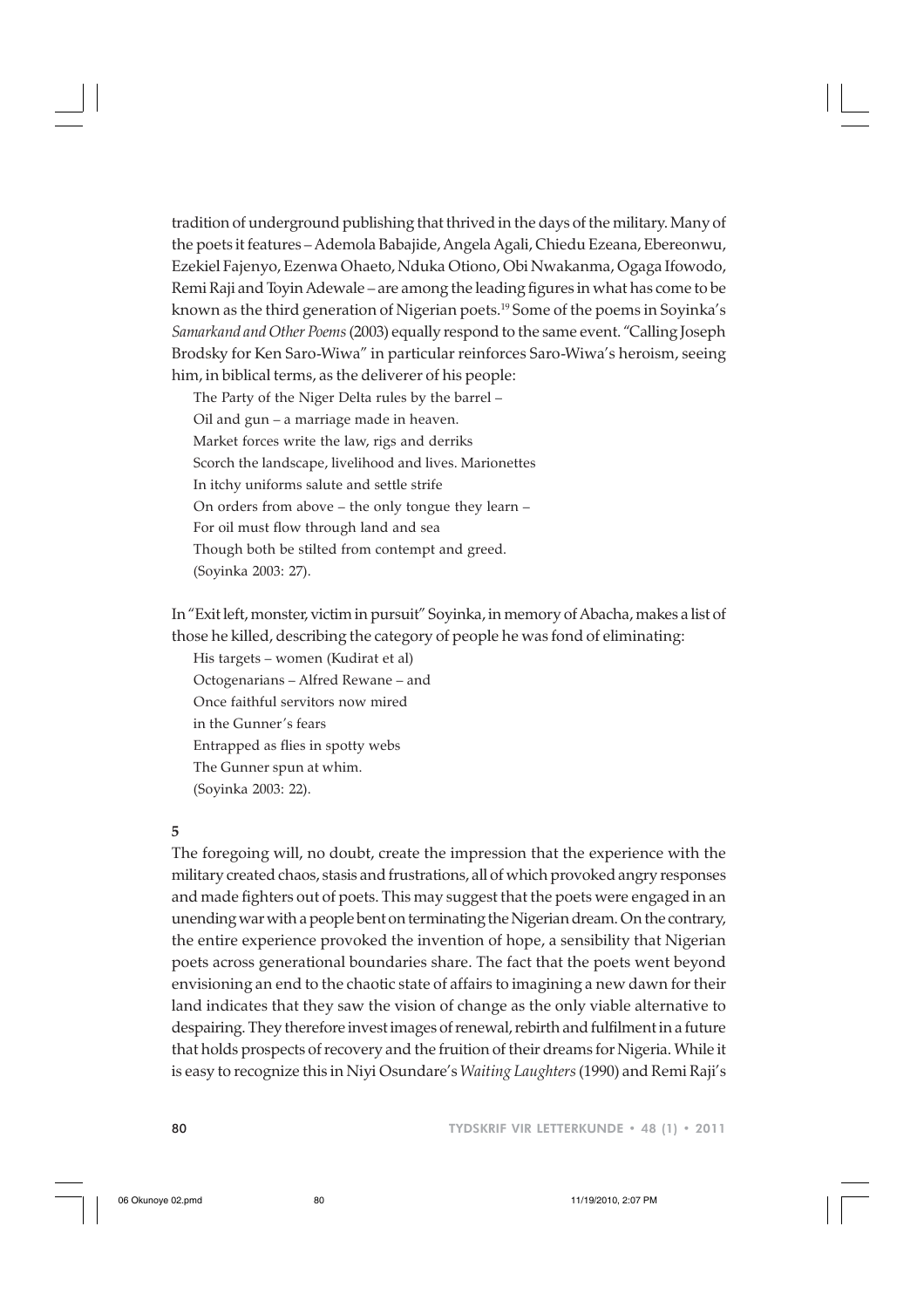*Love Songs for My Wasteland* (2005), two collections that celebrate the imminence of renewal, not many people will immediately associate Fatoba's *They said I abused the Government* with this. The fact that these collections, like very many others, project this consciousness indicates that it is a significant feature of Nigerian poetry of this period. Osundare's "The possibilities of hope", delivered at his acceptance of the 1991 Noma Award for *Waiting Laughters*, predicates his vision of hope for Africa on what he calls "the vitality of our people, their resilience" (2002: 146). Appropriate images – laughter, rain and harvest – which project such desirable experiences as healing, relief and prosperity, recur in poems with this orientation. The promise of renewal that healing showers and laughter convey occurs intermittently in *Waiting Laughters*. In "Movement III", the poet-persona says:

My land is a desert waiting for the seminal fury of easy showers (Osundare 1990: 47).

The last four poems in Fatoba's collection, "Rain… after a long dry spell", "I dream of rain", "For my country" and "Like weaverbirds, not crows" paint hope in a variety of shades. Rain again becomes the metaphor for renewal and recovery. In each case, the poet-persona invents a dream for the nation. "I dream of rain" starts on the note:

I dream of rain And the softness of the earth Of vegetation bathed in greenness And brooks rushing in song To meet with rivers. (Fatoba 2001: 50).

The quest for rebirth comes as a prayer in "For My Country": Let your tomorrow be

The hope we dreamt about, Drown the mistakes of the past In sparkling tears of expectancy and Clear your vision with duty

Let the steps of the past Which wandered lost in wonder Trace paths of reconstruction Let those hands which burnt edifices Build crucibles of hope And light the flames of glory. (Fatoba 2001: 51).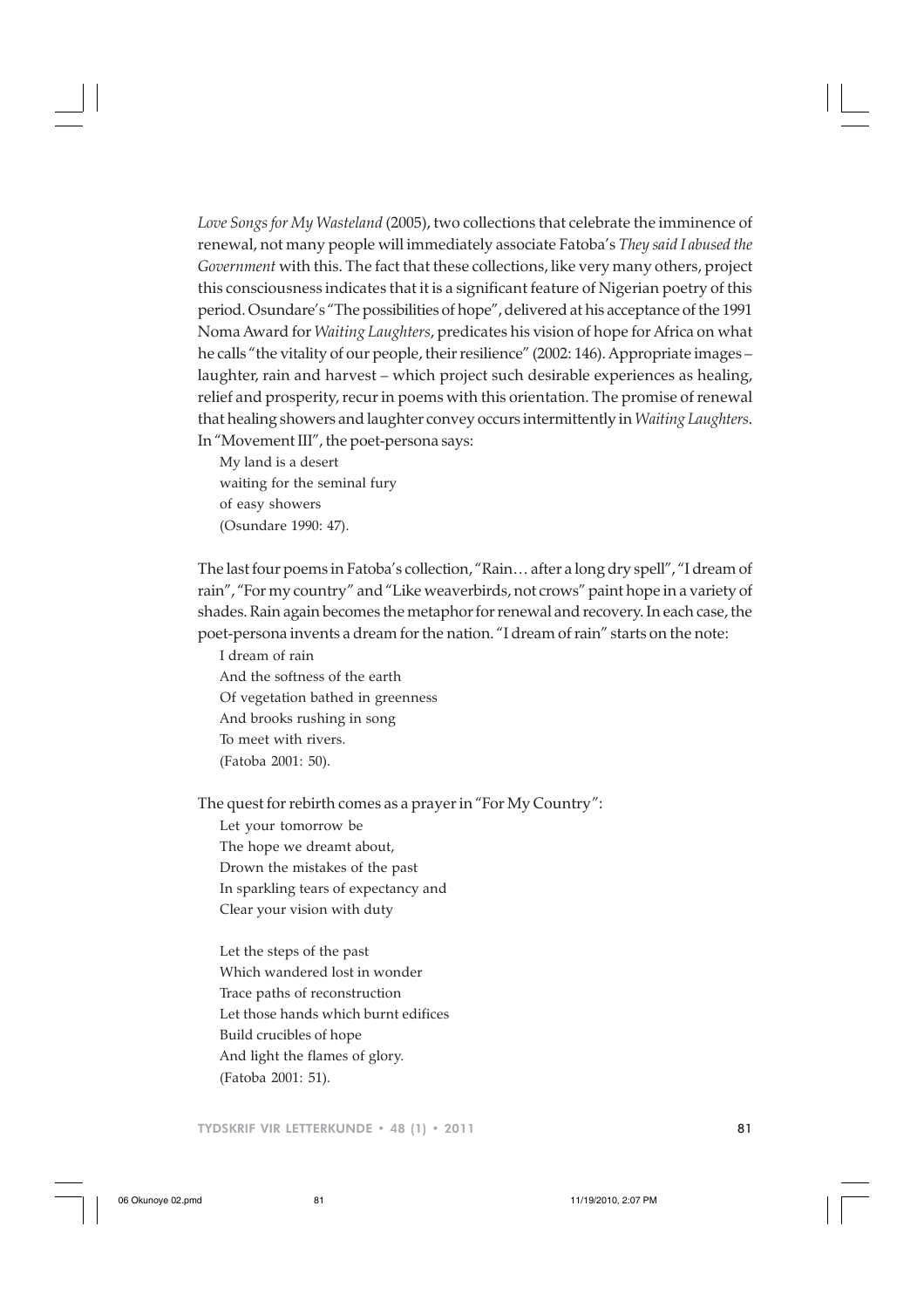The optimism comes to a climax in "Like weaverbirds, not crows".

But while optimism in Osundare's poetry is driven by a measure of humanist passion, the dream of change in Ademola Dasylva's poetry in *Song of Odamolugbe* (2006) thrives on prophetic impulse in the Judeo-Christian sense. This is a logical extension of the extensive use his work makes of idioms rooted in Judeo-Christian symbolism. Personages drawn from recent Nigerian history emerge as saints, martyrs or agents of divine judgment, while the military are "soldier-ants". The change that his work envisions makes a claim to divine endorsement and hints at a longing in the Nigerian popular imagination for a revolutionary break with the past. The paradox that governs the vision is that it is apocalyptic:

Then I saw three cherubs:

Augusta, Dora and Gani, emerge from among The people with a shout of inspired trumps Of celestial host, their fiery sword poised to Wreak vengeance on murderous fakers, and Godless slavers of *Jah* people…

I saw a webbed pendulum move with a speed of Lightening, swinging to the ecstasy of motion-slight; The infidels unaware of our maturing agenda! (Dasylva 2006: 96).

### **6**

In exploring the component of contemporary Nigerian poetry that the experience of military rule inspired, this essay has sought to demonstrate that writing against dictatorships can be dynamic. The fact that various phases of military rule in Nigeria elicited different responses from Nigerian poets across "generational" boundaries will suggest that this form of writing issues from the instinct of a society for selfpreservation. The press and civil society groups, as dependable allies, created the atmosphere that facilitated the growth of writing against dictatorship. The most significant formal impact of the experience on Nigerian poetry consists in the radical sense in which the voice of the persona came to be identified with that of the poet. Newspapers naturally provided a popular and accessible platform to reach a wider audience as the poets were not content with writing but were also eager to influence the public. Military dictators and visionless politicians emerge in Nigerian poetry of this period as two of a kind. Even though power-drunk and self-serving generals are made to represent the Nigerian military in the tradition of poetry under review, the entire force emerges as a political formation and not as a patriotic force. This explains why the poets depict the men of the military as destroyers while celebrating the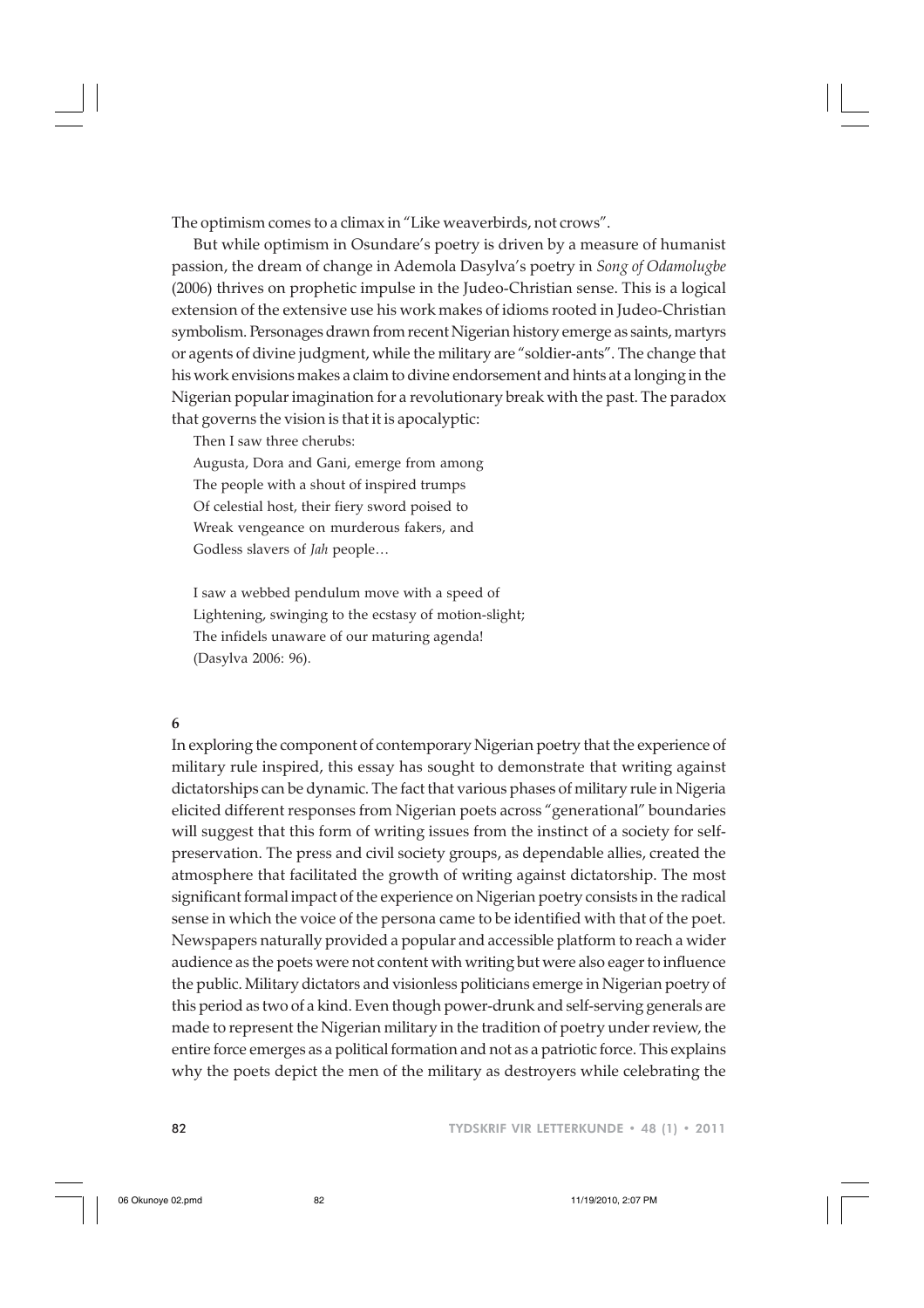people – the dead and the living – that were their victims. Nothing can be more damning than the deployment of animal images to counter the self-image of the military dictators as saviours and reformers. In sum, Nigerian poetry of the military era is not just about the military; it is as much about the nation and the people, the helpless witnesses of the oddities that characterized the era. It represents the people in their resilience and resolve to invent a new nation out of the rot and immortalizes those who dared to confront the dictators, those represented as the martyrs of the struggle. It thus constitutes the literary expression of resistance to the chaotic state of affairs that the Nigerian experience of military rule precipitated.

#### **Notes**

- 1. An earlier version of this essay was presented at the Centre for Colonial and Postcolonial Literatures, University of Sussex, Brighton on January 17, 2007, while the author was a British Academy Visiting Scholar at the Centre for West African Studies, University of Birmingham, United Kingdom. The author appreciates the invitation from Prof Stephanie Newell that inspired the writing of the paper in the first instance.
- 2. Aiyejina did not take into consideration that Soyinka's *Etike Revolution* (1983), which satirizes the activities of the politicians of the Second Republic (from 1979 onwards) in Pidgin English, was already circulating in the early 1980s.
- 3. The era, as a consequence, produced more martyrs and heroines of democracy than any other in Nigerian history. Dele Giwa, Kudirat Abiola and Alfred Rewane were murdered in very bizarre circumstances by those believed to be agents of the state, while the killing of Moshood Abiola and Ken Saro-Wiwa, in no less questionable circumstances, remain reminders of the damage that the military and their supporters did to stagnate Nigeria.
- 4. The later poetry of Christopher Okigbo possesses the passion and idiom that anticipate post-civil war Nigerian poetry.
- 5. The irony is that the worst phase of military rule in Nigeria the Abacha era provoked a variety of poetic idioms given that it also brought such unprecedented experiences as the killing of opposition figures, the arrest and detention of writers and critics of the military junta. This came to a climax with the killing of Ken Saro-Wiwa and eight Ogoni activists. This was also the period that the nation recorded a mass exit of scholar – writers.
- 6. In addition to instituting and administering many prizes, which are announced at its annual convention every November, the Association of Nigerian Authors has also been a major pressure group and it reacted at different times to developments on the Nigerian scene in the days of the military. For instance, Chinua Achebe, Wole Soyinka and J. P. Clark-Bekederemo visited General Banbangida to plead for Mamman Vasta, a soldier-poet who was alleged to have masterminded a coup.
- 7. Efforts at replicating this in some other university towns as Nsukka, Ilorin and Ago-Iwoye also inspired student-poets.
- 8. Notable among these were Biodun Jeyifo, Femi Osofisan, John Ohiorhenuan, Kole Omotoso, Molara Ogundipe and Omafume Onoge. The group was initially known as the Akwei Circle and later came to be called the Positive Review Group.
- 9. The poet has since resuscitated this column, even though he now resides outside Nigeria.
- 10. Ofeimun is quoted as confirming that he was the first to manage the Arts page of *The Guardian*. Osofisan also admitted his preference for the medium of the newspaper; see Charles Bodunde (1996).
- 11. The association had to change its name at certain points to beat proscription orders of military administrations that saw the banning of the association as a way to get rid of the opposition and the agitation that it championed. A few university teachers were also dismissed from their posts in violation of the terms of their appointment.
- 12. The collection brings together poems inspired by his detention during the civil war by the Gowon regime. It is not included in this study as it was primarily a response to Soyinka's experience of detention.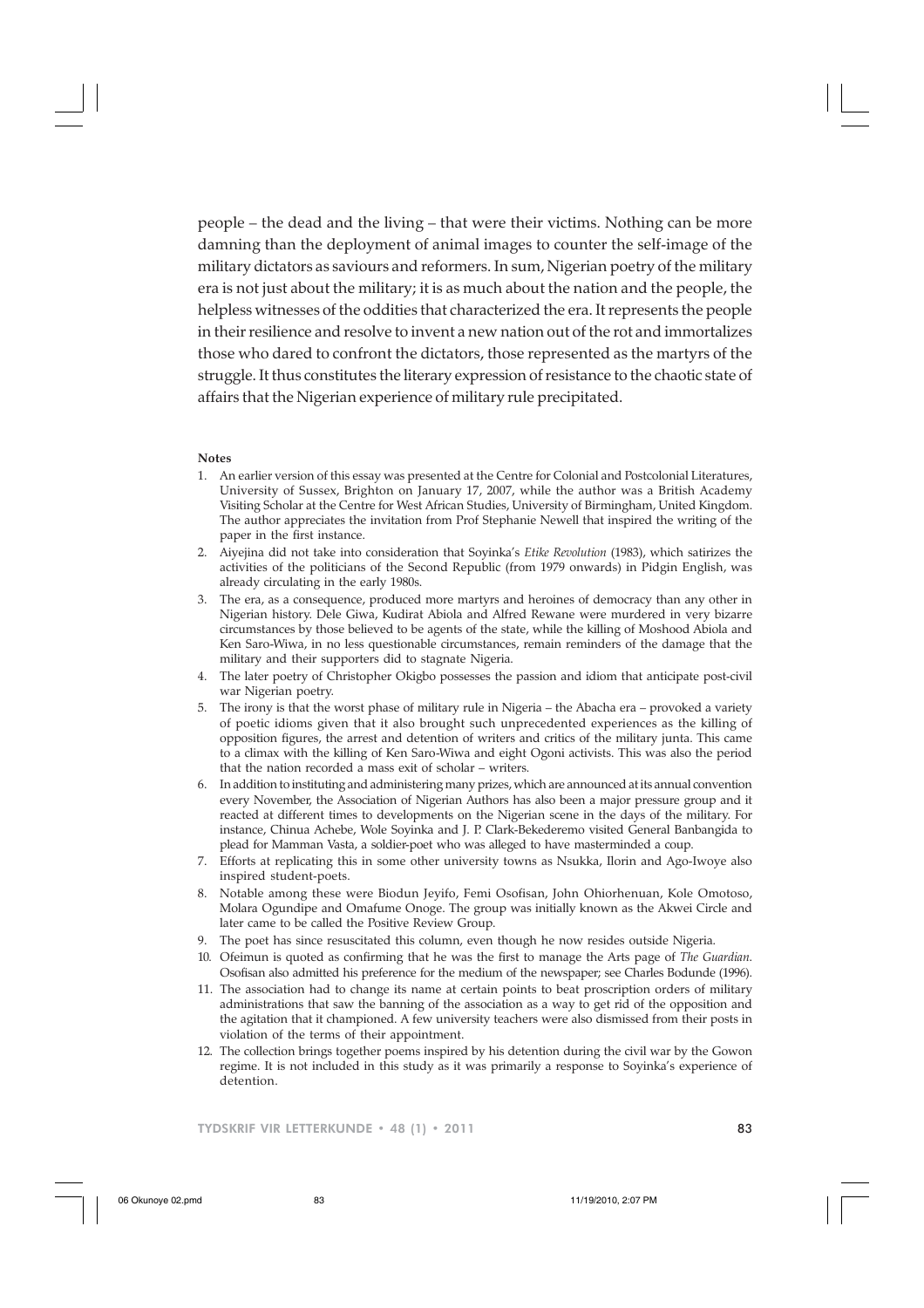- 13. Simply expressed as *Oba ki i pa onkorin* (the king does not kill the singer),the principle is rooted in the idea that the poet as a custodian of truth should be accorded some immunity in discharging this duty. This adage is relevant in appreciating the satirical energy in the works of such performers of Yoruba origin as Fela Anikulapo-Kuti, Lanrewaju Adepoju and Ologundudu.
- 14. Fatoba also writes poetry in Yoruba. Some of the poems published in *Petals of Thought* also exist in Yoruba. Fatoba's major collection in Yoruba is *Eko* (1998).
- 15. While *Pidgin Stew and Sufferhead* is the first collection of poems with pidgin poems published in Nigeria, only a few of the poems in it are in Pidgin while all the poems in *If to Say I be Soja* are in Pidgin English.
- 16. The leading associations and groups involved were the Academic Staff Union of Universities, the National Association of Nigerian Students, the Nigerian Bar Association, Campaign for Democracy, Committee for the Defence of Human Rights and the Constitutional Rights Project.
- 17. The best known of these are Kunle Ajibade's *Jailed for Life* (1991) and Saro-Wiwa's *A Month and a Day* (1995).
- 18. Ironically, the poem was to play an important role during the campaign for the release of Ifowodo when agents of the Abacha junta detained him.
- 19. Osondu (1996) details the risk involved in publishing an anthology of this nature at the time in his introduction to the anthology, and it is no surprise that most of those that contributed poems were unpublished young poets who were also not afraid of identifying with the project.

#### **Works cited**

Adeoti, Gbemisola. 2003. The military in Nigerian postcolonial literature: An overview. *Revista Alicantina de Estudios Ingleses,* 16: 1-45.

\_\_\_\_\_. 2005. *Naked Soles*. Ibadan: Kraft Books Ltd.

- Aig-Imokhuede, Frank. 1982. *Pidgin Stew and Sufferhead.* Ibadan: Heinemann Educational Books.
- Aiyejina, Funsho. 1988. Recent Nigerian poetry in English: An alter-native tradition. In Yemi Ogunbiyi (ed.). *Perspectives on Nigerian Literature 1700 to the Present*. Lagos: Guardian Books (Nig.) Ltd, 112–28.
- Alli, M. Chris. 2001. *The Federal Republic of Nigerian Army: The Siege of a Nation. Lagos:* Malthouse Press Ltd. Amuta, Chidi. 1988. Literature of the Nigerian civil war. In Yemi Ogunbiyi (ed.). *Perspectives on Nigerian*
- *Literature 1700 to the Present*. Lagos: Guardian Books (Nig.) Ltd, 85–92.

Bassey, Nnimmo. 1988. *Intercepted*. Ibadan: Kraft Books Limited.

Bodunde, Charles. 1996. Poetry in the newspaper: The younger poets in Nigeria and the seach for artistic medium. *Okike,* 34: 76–81.

Brown, Stewart.1995. Daring the beast: Contemporary Nigerian poetry. In Abdulrazak Gurnah (ed.). *Essays on African Writing Vol.2*. Oxford: Oxford University Press, 58–72.

Dasylva, Ademola. 2006. *Song of Odamolugbe*. Ibadan: Kraft Books Limited.

Etteh, Mercy. 2000. Agent of change or stability? Nigerian press undermines democracy. *The Harvard International Journal of Press/Politics*, 5(3): 67–86.

Fatoba, Femi. 1984. *Petals of Thought*. London, New Beacon Books.

\_\_\_\_\_. 2001. *They said I abused the Government*. Ibadan: Stirling-Horden Publishers (Nig.) Ltd.

Garuba, Harry. (ed.) 1988. *Voices from the Fringe: An ANA Anthology of New Nigerian Poetry*. Lagos: Malthouse Press Ltd.

\_\_\_\_\_. 2005. The unbearable lightness of being: Re-figuring trends in recent Nigerian poetry. *English in Africa*, 32(1): 51–72.

Habila, Helon. 2007. Writing helps me to keep in touch. *The Guardian* [Lagos] 30 September, 55.

Ifowodo, Ogaga. 2005. *The Oil Lamp*. Trenton, NJ: Africa World Press.

\_\_\_\_\_. 2008. *Homeland and Other Poems*. Trenton, NJ: Africa World Press.

Nwachukwu-Agbada, J. O. J 1993. The eighties and the return to oral cadences in Nigerian poetry. *Matatu*, 10: 85–105.

Ofeimun, Odia. 1998. Postmodernism and the impossible death of the African author. *Glendora Review*, 2 (3 & 4): 24–40.

\_\_\_\_\_. 1980. *The Poet Lied*. Lagos: Longman.

Oguibe, Olu. 1992. *A Gathering Fear*. Lagos: Kraft Books.